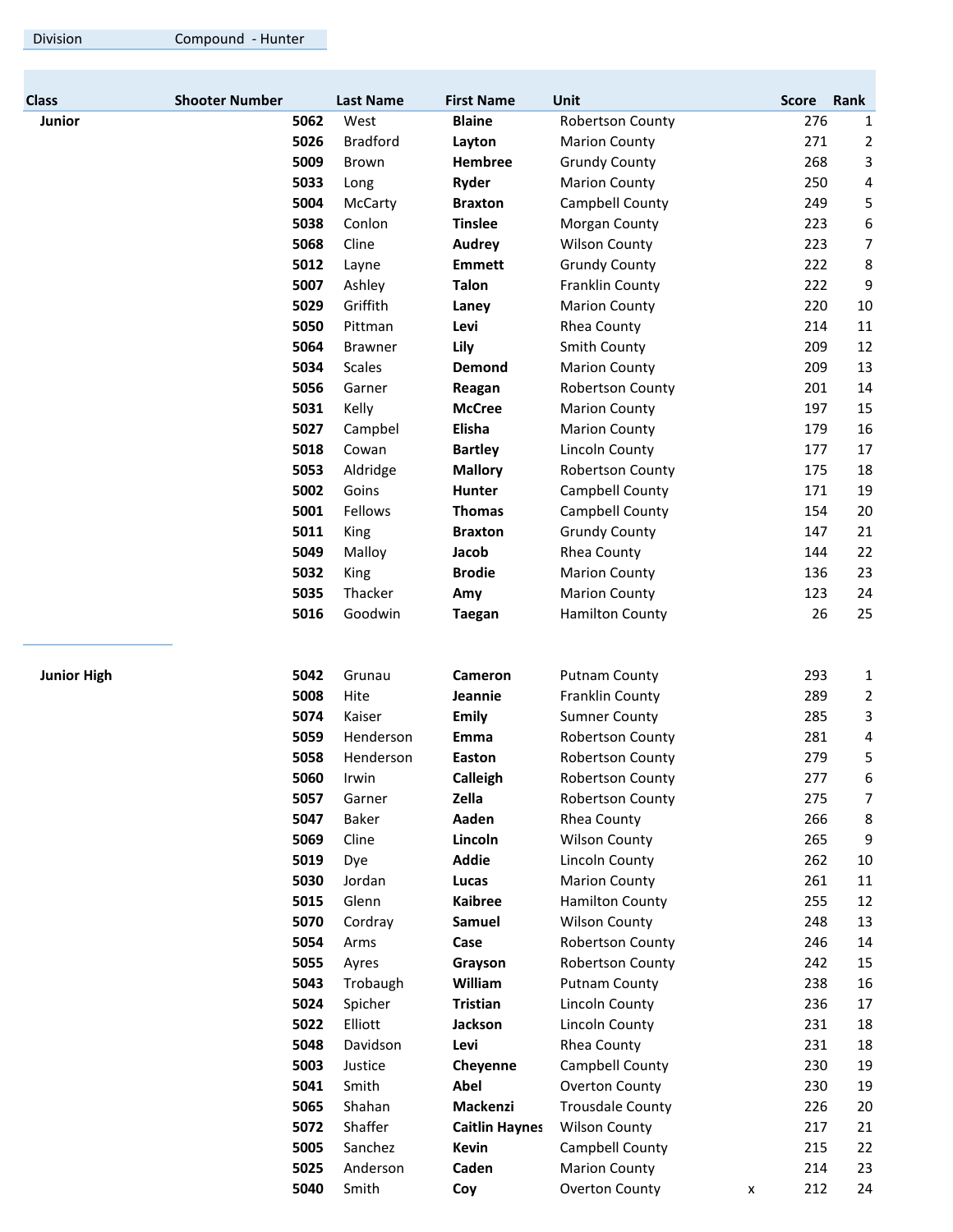| <b>Junior High</b> |  |
|--------------------|--|
|--------------------|--|

| Junior High | 5061 | Walker  | Ethan         | <b>Robertson County</b> | 210 | 25 |
|-------------|------|---------|---------------|-------------------------|-----|----|
|             | 5067 | Kemp    | <b>Millie</b> | <b>Weakley County</b>   | 205 | 26 |
|             | 5028 | Durham  | James         | <b>Marion County</b>    | 202 | 27 |
|             | 5021 | Elliott | Katie         | Lincoln County          | 197 | 28 |
|             | 5010 | Gipson  | Jaden         | <b>Grundy County</b>    | 190 | 29 |
|             | 5039 | Goss    | Jenna         | Morgan County           | 164 | 30 |

| Senior | 5046 | Smuin          | nathan        | <b>Putnam County</b>    | 266 | 1  |
|--------|------|----------------|---------------|-------------------------|-----|----|
|        | 5036 | Lipton         | Samuel        | <b>Marion County</b>    | 266 | 2  |
|        | 5037 | Barclay        | Kylee         | <b>McNairy County</b>   | 265 | 3  |
|        | 5063 | Hooper         | Jacob         | <b>Robertson County</b> | 260 | 4  |
|        | 5045 | Peterson       | Savannah      | <b>Putnam County</b>    | 254 | 5  |
|        | 5051 | Hamilton       | Alina         | Rhea County             | 239 | 6  |
|        | 5044 | Arms           | Kinley        | <b>Putnam County</b>    | 213 | 7  |
|        | 5052 | Urani          | Sylvia        | Rhea County             | 207 | 8  |
|        | 5073 | <b>Nichols</b> | <b>Nevaeh</b> | <b>Wilson County</b>    | 203 | 9  |
|        | 5020 | Dye            | Sarah         | Lincoln County          | 202 | 10 |
|        | 5017 | Johnson        | <b>Drew</b>   | <b>Hamilton County</b>  | 180 | 11 |
|        | 5023 | Owens          | Gracie        | Lincoln County          | 115 | 12 |
|        | 5006 | <b>Butler</b>  | Max           | Campbell County         | 53  | 13 |
|        |      |                |               |                         |     |    |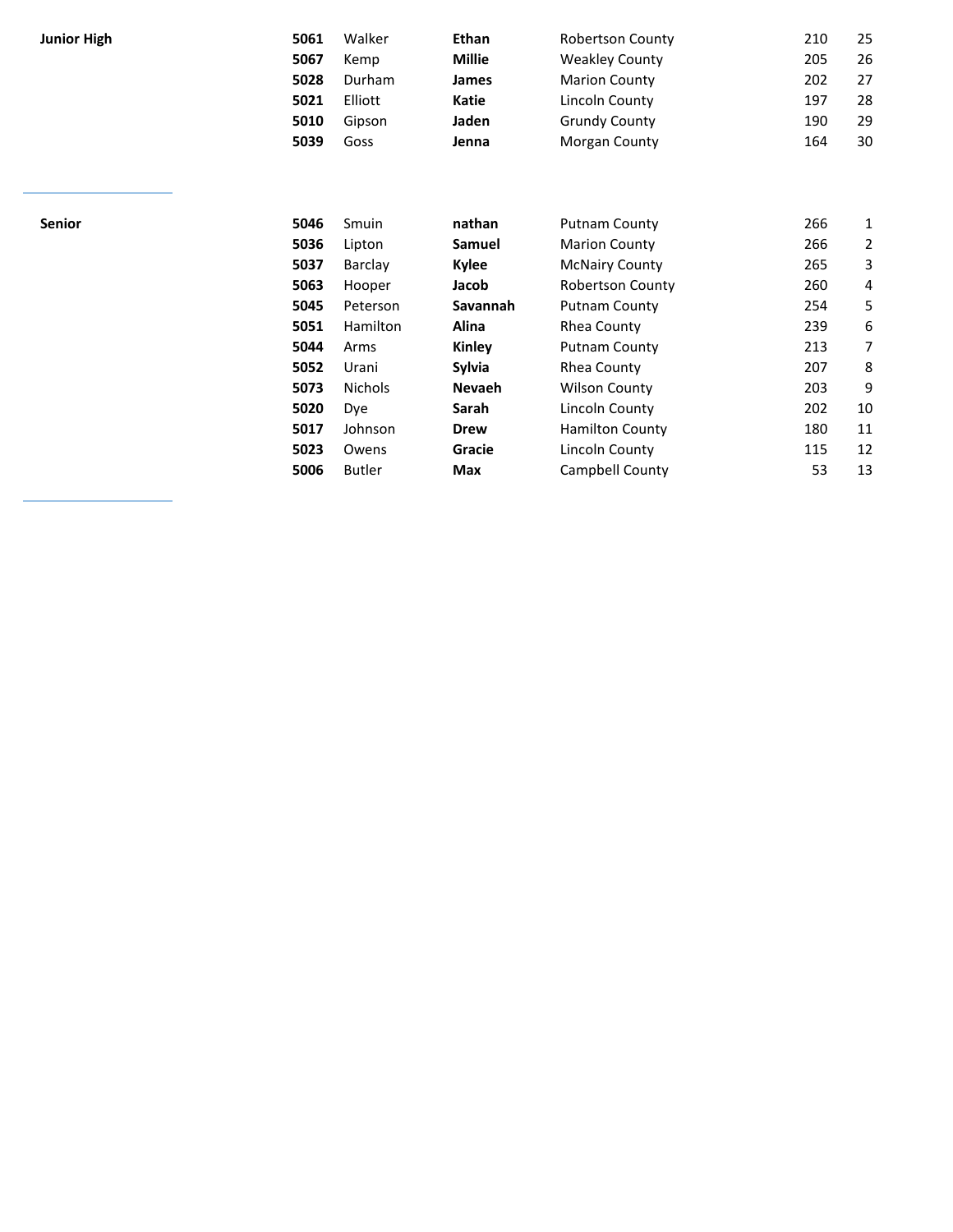|  | Division |  |
|--|----------|--|
|  |          |  |

**Division Compound - Open** 

| <b>Class</b>       | <b>Shooter Number</b> | <b>Last Name</b> | <b>First Name</b> | Unit                    | <b>Score</b> | Rank             |
|--------------------|-----------------------|------------------|-------------------|-------------------------|--------------|------------------|
| <b>Junior</b>      | 4005                  | Turner           | <b>Bradyn</b>     | Hamblen County          | 195          | $\mathbf{1}$     |
|                    | 4004                  | Jorgensen        | Penny             | Hamblen County          | 136          | $\overline{2}$   |
|                    | 4012                  | Barecky          | Aidan             | Moore County            | 124          | 3                |
|                    | 4014                  | Marshall         | <b>Allie</b>      | Moore County            | 112          | 4                |
|                    | 4013                  | Cashion          | Aubrey            | Moore County            | 98           | 5                |
|                    | 4003                  | Ferguson         | <b>Nolan</b>      | Hamblen County          | 0            | 6                |
| <b>Junior High</b> | 4009                  | Spears           | Jessa             | <b>Macon County</b>     | 295          | 1                |
|                    | 4024                  | Henderson        | Eli               | <b>Robertson County</b> | 295          | $\overline{2}$   |
|                    | 4023                  | Arms             | Mason             | Robertson County        | 282          | 3                |
|                    | 4027                  | Jarvis           | <b>Bennett</b>    | <b>Trousdale County</b> | 278          | 4                |
|                    | 4010                  | Mayes            | <b>Brody</b>      | <b>Marion County</b>    | 265          | 5                |
|                    | 4015                  | Trussell         | Emma              | Moore County            | 263          | 6                |
|                    | 4029                  | McFadden         | Jordan            | <b>Sumner County</b>    | 243          | 7                |
|                    | 4002                  | Cullip           | Samuel            | Hamblen County          | 188          | $\,8\,$          |
|                    | 4007                  | Saunders         | Eb                | <b>Hamilton County</b>  | 71           | $9\,$            |
|                    | 4026                  | Slayton          | Sawyer            | <b>Sumner County</b>    | 0            | 10               |
|                    | 4025                  | Kizer            | <b>Emily</b>      | <b>Sumner County</b>    | 0            | 10               |
| <b>Senior</b>      | 4011                  | Moore            | Grace             | <b>Marion County</b>    | 294          | 1                |
|                    | 4017                  | Pendergrass      | <b>Tucker</b>     | <b>Overton County</b>   | 291          | $\overline{2}$   |
|                    | 4016                  | Bozeman          | Larry             | Moore County            | 291          | 3                |
|                    | 4001                  | Ashley           | Carter            | Franklin County         | 290          | 4                |
|                    | 4028                  | Jay              | <b>Danelle</b>    | <b>Weakley County</b>   | 287          | 5                |
|                    | 4022                  | Sims             | <b>Bethany</b>    | Rhea County             | 287          | 6                |
|                    | 4021                  | McKinney         | Corey             | Rhea County             | 283          | $\overline{7}$   |
|                    | 4020                  | Hamilton         | Caitlyn (KK)      | Rhea County             | 279          | $\,8\,$          |
|                    | 4018                  | Shepherd         | <b>Jared</b>      | <b>Putnam County</b>    | 279          | $\boldsymbol{9}$ |
|                    | 4019                  | Bentley          | <b>Tyler</b>      | Rhea County             | 262          | 10               |
|                    | 4006                  | Houston          | Jaden             | Hamblen County          | 250          | 11               |
|                    | 4008                  | Gilbert          | <b>Daniel</b>     | <b>Hamilton County</b>  | 107          | 12               |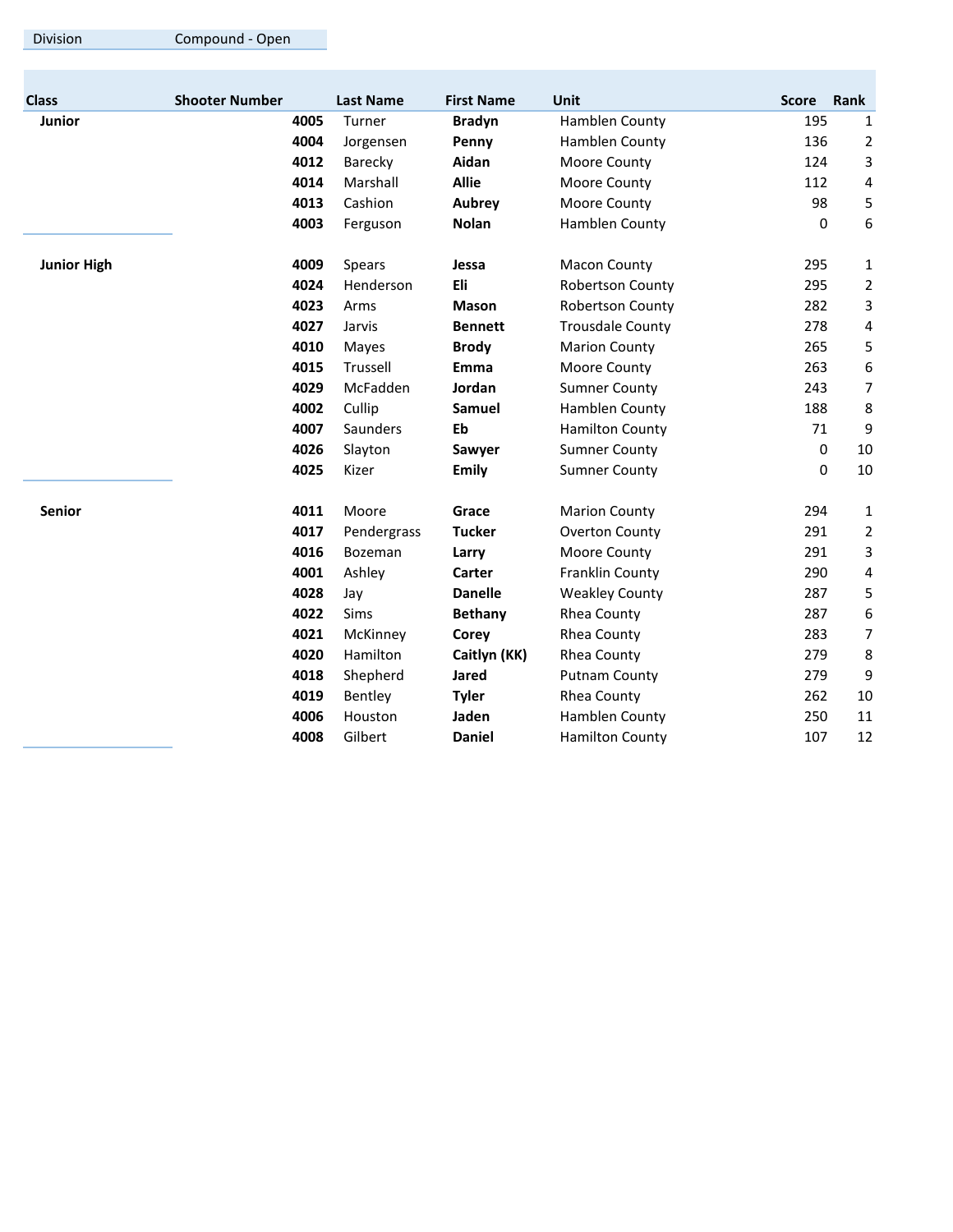|  | Division |  |
|--|----------|--|
|  |          |  |
|  |          |  |

ion Recurve - Basic

| <b>Class</b>       | <b>Shooter Number</b> | <b>Last Name</b> | <b>First Name</b> | Unit                     | <b>Score</b> | Rank                    |
|--------------------|-----------------------|------------------|-------------------|--------------------------|--------------|-------------------------|
| Junior             | 2036                  | Jay              | Aiden             | <b>Weakley County</b>    | 172          | 1                       |
|                    | 2014                  | Ogle             | <b>Allie</b>      | Lincoln County           | 150          | 2                       |
|                    | 2004                  | Taylor           | <b>Abigail</b>    | Campbell County          | 142          | 3                       |
|                    | 2032                  | Haag             | <b>Tallen</b>     | Robertson County         | 129          | 4                       |
|                    | 2021                  | Traylor          | Makai             | Lincoln County           | 104          | 5                       |
|                    | 2001                  | Horton           | Charlotte         | Campbell County          | 60           | 6                       |
|                    | 2010                  | Davidson         | Uriah             | Lincoln County           | 59           | 7                       |
|                    | 2020                  | Traylor          | Kalani            | Lincoln County           | 34           | 8                       |
|                    | 2008                  | Buchanan         | Carlynda          | Lincoln County           | 18           | 9                       |
| <b>Junior High</b> | 2033                  | Clardy           | Sydney            | <b>Sumner County</b>     | 230          | $\mathbf{1}$            |
|                    | 2018                  | Spicher          | <b>Tristian</b>   | Lincoln County           | 210          | $\overline{2}$          |
|                    | 2029                  | Seiglie          | <b>Stanley</b>    | Overton County           | 201          | 3                       |
|                    | 2017                  | Peitz            | William           | Lincoln County           | 162          | $\overline{\mathbf{4}}$ |
|                    | 2005                  | Taylor           | Jacob             | Campbell County          | 161          | 5                       |
|                    | 2030                  | Bohannon         | Garrett           | <b>Putnam County</b>     | 144          | 6                       |
|                    | 2016                  | Owens            | <b>Micah</b>      | Lincoln County           | 140          | 7                       |
|                    | 2013                  | Elliott          | Jackson           | Lincoln County           | 138          | 8                       |
|                    | 2002                  | Sanchez          | Cassandra         | Campbell County          | 135          | 9                       |
|                    | 2019                  | Thompson         | <b>Braden</b>     | Lincoln County           | 102          | 10                      |
|                    | 2037                  | Bayham           | Gabriel           | <b>Williamson County</b> | 86           | 11                      |
|                    | 2003                  | Stoutenburg      | Semaiah           | Campbell County          | 80           | 12                      |
|                    | 2012                  | Elliott          | <b>Katie</b>      | Lincoln County           | 79           | 13                      |
|                    | 2031                  | Clark            | <b>Steven</b>     | <b>Putnam County</b>     | 65           | 14                      |
|                    | 2015                  | Owens            | <b>Abbie</b>      | Lincoln County           | 59           | 15                      |
|                    | 2011                  | Davidson         | Gracen            | Lincoln County           | 43           | 16                      |
|                    | 2009                  | <b>Buchanan</b>  | <b>Mikael</b>     | Lincoln County           | 32           | 17                      |
|                    | 2039                  | Robinson         | Weston            | <b>Williamson County</b> | 0            | 18                      |
|                    | 2040                  | Watson           | William           | <b>Williamson County</b> | 0            | 18                      |
|                    | 2034                  | McFadden         | Jordan            | <b>Sumner County</b>     | 0            | 18                      |
| Senior             | 2038                  | Falletti         | <b>Abagail</b>    | <b>Williamson County</b> | 164          | 1                       |
|                    | 2028                  | Emrich           | Michelle          | Morgan County            | 155          | 2                       |
|                    | 2023                  | Buchanan         | Elizabeth (Gila   | Lincoln County           | 122          | 3                       |
|                    | 2025                  | Owens            | Gracie            | Lincoln County           | 115          | 4                       |
|                    | 2041                  | Barbee           | <b>Maggie</b>     | <b>Williamson County</b> | 109          | 5                       |
|                    | 2006                  | Ketchum          | <b>Mackenzie</b>  | Campbell County          | 105          | 6                       |
|                    | 2024                  | Dye              | Sarah             | Lincoln County           | 99           | 7                       |
|                    | 2043                  | Miller           | <b>Brianna</b>    | <b>Williamson County</b> | 94           | 8                       |
|                    | 2007                  | Stoutenburg      | Sophia            | Campbell County          | 85           | 9                       |
|                    | 2042                  | Bickford         | <b>Scout</b>      | <b>Williamson County</b> | 79           | $10\,$                  |
|                    | 2026                  | Thompson         | <b>Malina</b>     | Lincoln County           | 71           | $11\,$                  |
|                    | 2044                  | Vaughn           | <b>Abigail</b>    | <b>Williamson County</b> | 60           | 12                      |
|                    | 2022                  | Buchanan         | nathan            | Lincoln County           | 0            | 13                      |
|                    | 2035                  | Espinales        | <b>Miguel</b>     | <b>Sumner County</b>     | 0            | 13                      |
|                    | 2027                  | Hart             | Jack              | Moore County             | 0            | 13                      |
|                    |                       |                  |                   |                          |              |                         |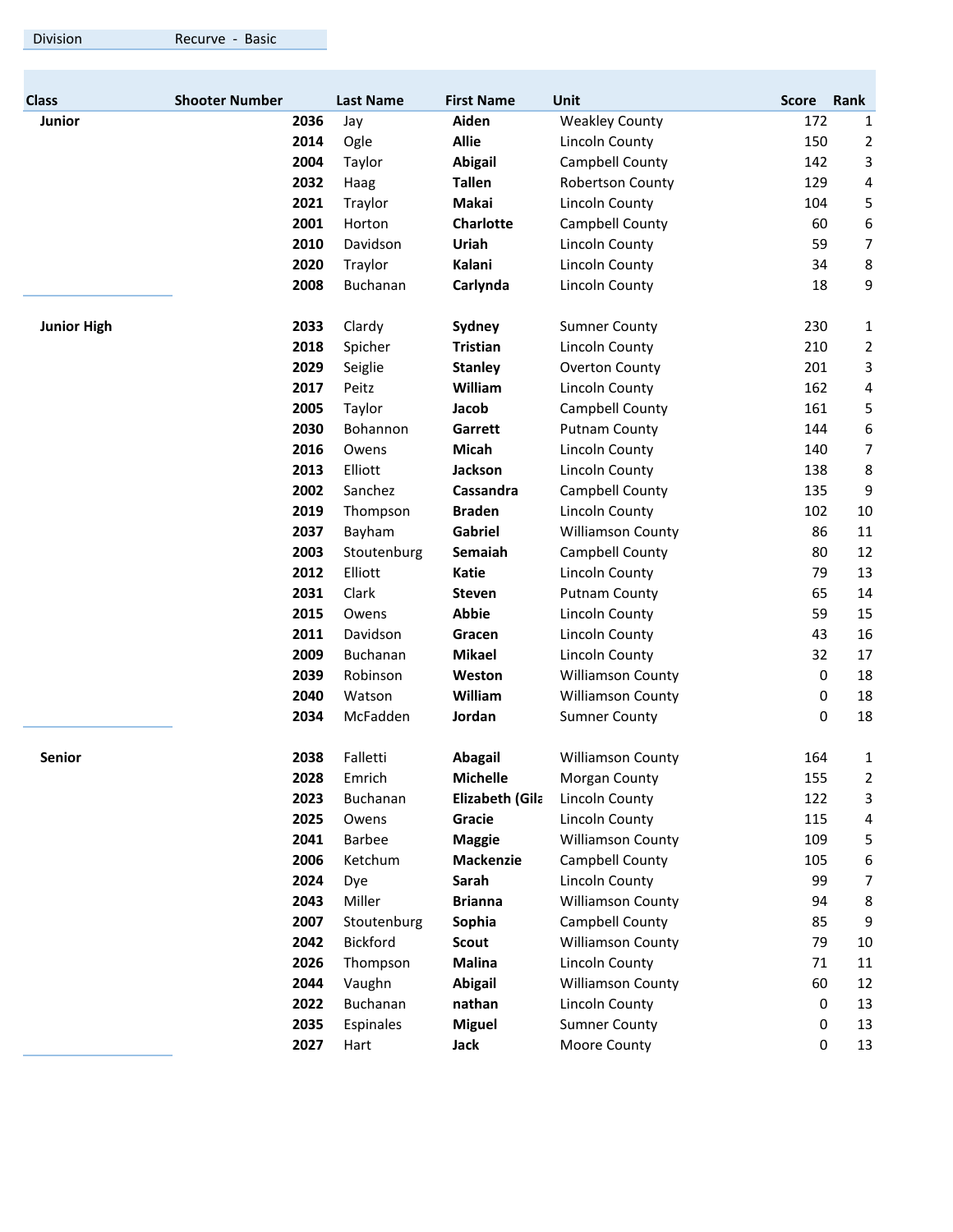| <b>Division</b> | Recurve - Olympic     |                  |                   |                          |       |             |
|-----------------|-----------------------|------------------|-------------------|--------------------------|-------|-------------|
|                 |                       |                  |                   |                          |       |             |
| <b>Class</b>    | <b>Shooter Number</b> | <b>Last Name</b> | <b>First Name</b> | Unit                     | Score | <b>Rank</b> |
| <b>Senior</b>   | 3001                  | <b>Barnett</b>   | <b>Abigail</b>    | <b>Sumner County</b>     | 248   |             |
|                 | 3002                  | Clegg            | Amos              | <b>Williamson County</b> | 217   | 2           |
|                 | 3003                  | Espinales        | <b>Miguel</b>     | <b>Sumner County</b>     | 170   | 3           |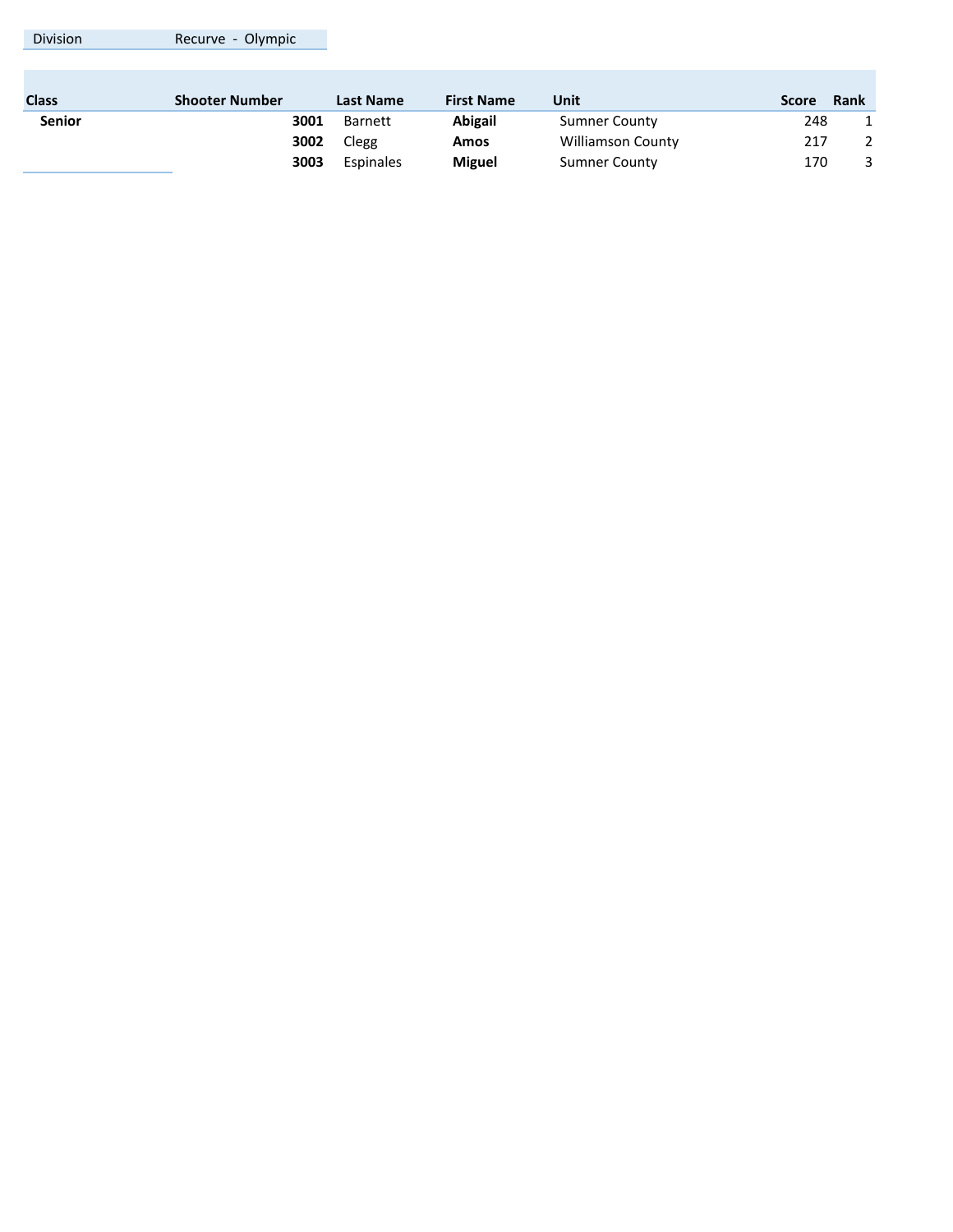| <b>Class</b>  | <b>Shooter Number</b> | <b>Last Name</b> | <b>First Name</b> | Unit                                               | <b>Score</b> | Rank           |
|---------------|-----------------------|------------------|-------------------|----------------------------------------------------|--------------|----------------|
| <b>Junior</b> | 1151                  | Claywell         | Presley           | Smith County                                       | 265          | 1              |
|               | 1153                  | Cowell           | Jessa             | Smith County                                       | 228          | $\overline{2}$ |
|               | 1215                  | Falletti         | Clara             | <b>Williamson County</b>                           | 221          | 3              |
|               | 1212                  | Clegg            | Hudson            | <b>Williamson County</b>                           | 220          | 4              |
|               | 1205                  | Porter           | Cliffton          | <b>Trousdale County</b>                            | 210          | 5              |
|               | 1200                  | Lehr             | Landon            | <b>Trousdale County</b>                            | 204          | 6              |
|               | 1025                  | Zuasnava         | Cristian          | <b>Bedford County</b>                              | 200          | 7              |
|               | 1069                  | Carney           | Finn              | Moore County                                       | 197          | 8              |
|               | 1062                  | Adkins           | Caleb             | <b>Marion County</b>                               | 195          | 9              |
|               | 1048                  | Ayers            | Sarah             | Jackson County                                     | 188          | 10             |
|               | 1218                  | Gray             | Leighton          | <b>Williamson County</b>                           | 187          | 11             |
|               | 1089                  | <b>Burr</b>      | <b>Braxton</b>    | Overton County                                     | 182          | 12             |
|               | 1004                  | Clem             | Judah             | <b>Bedford County</b>                              | 182          | 13             |
|               | 1071                  | Estfon           | Cannon            | Moore County                                       | 181          | 14             |
|               | 1034                  | Maness           | <b>Kendrick</b>   | Hamblen County                                     | 180          | 15             |
|               | 1076                  | Scherff          | <b>Austin</b>     | Moore County                                       | 179          | 16             |
|               | 1201                  | Mirsadshanow     | <b>Ben</b>        | <b>Trousdale County</b>                            | 178          | 17             |
|               | 1092                  | Cummings         | Jaxon             | <b>Overton County</b>                              | 176          | 18             |
|               | 1036                  | <b>Blevins</b>   | <b>Riley</b>      | Hamblen County                                     | 176          | 19             |
|               | 1131                  | Head             | <b>Xander</b>     | <b>Robertson County</b>                            | 175          | 20             |
|               | 1050                  | Bordewyk         | Rylan             | Jackson County                                     | 170          | 21             |
|               | 1129                  | Rentzsch         | Finn              | Rhea County                                        | 169          | 22             |
|               | 1157                  | Harville         | Tana              | <b>Smith County</b>                                | 169          | 23             |
|               | 1107                  | Story            | <b>Ryder</b>      | <b>Overton County</b>                              | 161          | 24             |
|               | 1216                  | Finkelstein      | <b>Abigail</b>    | <b>Williamson County</b>                           | 158          | 25             |
|               | 1169                  | <b>Barnett</b>   | Amelia            | <b>Sumner County</b>                               | 157          | 26             |
|               | 1039                  | Clarkson         | Jonah             | <b>Hamilton County</b>                             | 155          | 27             |
|               | 1119                  | Nash             | Lily              | <b>Putnam County</b>                               | 148          | 28             |
|               | 1167                  | Trusty           | Loften            | Smith County                                       | 146          | 29             |
|               | 1147                  | Schmelter        | Eli               | <b>Scott County</b>                                | 145          | 30             |
|               | 1021                  | <b>Simmons</b>   | <b>Clover</b>     | <b>Bedford County</b>                              | 145          | 31             |
|               | 1192                  | Chambers         | <b>Matthew</b>    | <b>Trousdale County</b>                            | 143          | 32             |
|               | 1006                  | Eschbach         | Knox              | <b>Bedford County</b>                              | 140          | 33             |
|               | 1150                  | Brown            | Haven             | <b>Smith County</b>                                | 130          | 34             |
|               | 1190                  | Byrd             | Connor            | <b>Trousdale County</b>                            | 128          | 35             |
|               | 1001                  | Ayala Garcia     | <b>Edgar</b>      | <b>Bedford County</b>                              | 126          | 36             |
|               | 1015                  | Lovvorn          | Maci              | <b>Bedford County</b>                              | 124          | 37             |
|               | 1109                  | Zachary          | Joella            | <b>Overton County</b>                              | 122          | 38             |
|               | 1207                  | Strong           | Harmony           | <b>Trousdale County</b>                            | 120          | 39             |
|               | 1008                  | Francisco        | <b>Felipe</b>     | <b>Bedford County</b>                              | 119          | 40             |
|               | 1208                  | Thorne           | Walden            |                                                    | 116          | 41             |
|               | 1195                  | Guffey           | Kendal            | <b>Trousdale County</b><br><b>Trousdale County</b> | 115          | 42             |
|               |                       |                  |                   |                                                    |              |                |
|               | 1033                  | Hobbs            | <b>Daniel</b>     | Hamblen County                                     | 115          | 42             |
|               | 1105                  | Smith            | Finn              | Overton County                                     | 114          | 43             |
|               | 1018                  | McClendon        | Gage              | <b>Bedford County</b>                              | 114          | 43             |
|               | 1189                  | Beard            | <b>Brena</b>      | <b>Trousdale County</b>                            | 111          | 44             |
|               | 1061                  | Kutrich          | <b>Noen</b>       | Jackson County                                     | 110          | 45             |
|               | 1136                  | Bryson           | Walker            | <b>Rutherford County</b>                           | 106          | 46             |
|               | 1007                  | Farless          | Cameron           | <b>Bedford County</b>                              | 105          | 47             |
|               | 1225                  | <b>Browning</b>  | <b>Tatum</b>      | <b>Wilson County</b>                               | 101          | 48             |
|               | 1078                  | Taylor           | Wyatt             | Moore County                                       | 100          | 49             |

Division Genesis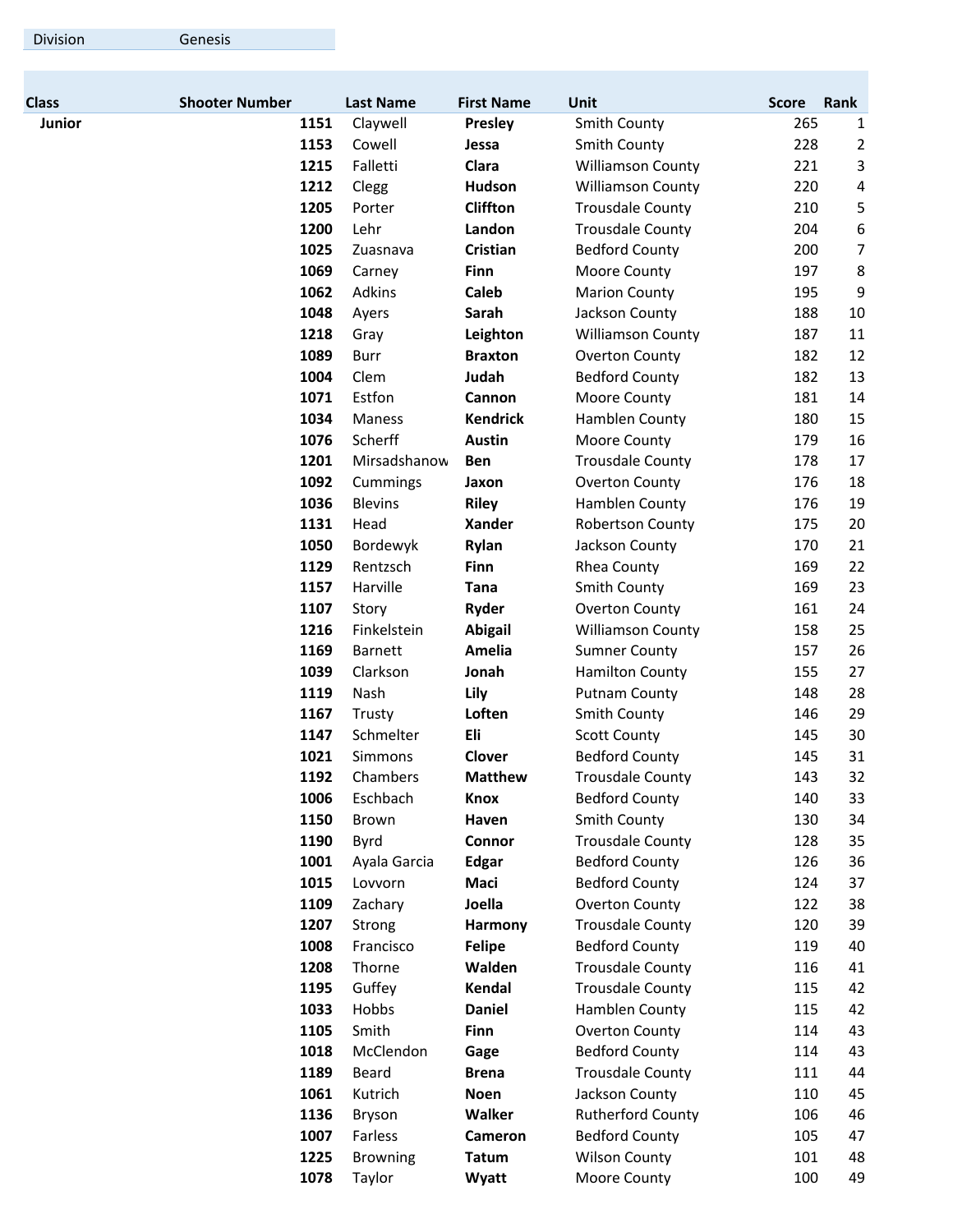| Junior             | 1191 | Carey           | Jackson         | <b>Trousdale County</b>  | 93             | 50             |
|--------------------|------|-----------------|-----------------|--------------------------|----------------|----------------|
|                    | 1014 | Lopez           | Isaac           | <b>Bedford County</b>    | 90             | 51             |
|                    | 1011 | Hendon          | Leigh           | <b>Bedford County</b>    | 88             | 52             |
|                    | 1168 | Ward            | Zachary         | <b>Smith County</b>      | 88             | 52             |
|                    | 1016 | Marsh           | Levi            | <b>Bedford County</b>    | 87             | 53             |
|                    | 1197 | Hill            | Kyro            | <b>Trousdale County</b>  | 84             | 54             |
|                    | 1199 | Knight          | Jaden           | <b>Trousdale County</b>  | 80             | 55             |
|                    | 1042 | Dixon           | Avery           | <b>Hamilton County</b>   | 75             | 56             |
|                    | 1012 | Huerta          | <b>Daniella</b> | <b>Bedford County</b>    | 71             | 57             |
|                    | 1112 | Wilson          | Pypper          | Overton County           | 69             | 58             |
|                    | 1115 | Dishman         | <b>Domonik</b>  | <b>Putnam County</b>     | 65             | 59             |
|                    | 1013 | LeMaster        | Owen            | <b>Bedford County</b>    | 62             | 60             |
|                    | 1060 | Wilkinson       | Liam            | Jackson County           | 61             | 61             |
|                    | 1166 | Reeves          | <b>Abigail</b>  | Smith County             | 50             | 62             |
|                    | 1005 | Cox             | Zoey            | <b>Bedford County</b>    | 50             | 62             |
|                    | 1002 | Beasley         | Cameron         | <b>Bedford County</b>    | 49             | 63             |
|                    | 1020 | Miller          | <b>Maddox</b>   | <b>Bedford County</b>    | 48             | 64             |
|                    | 1017 | Martin          | <b>Bella</b>    | <b>Bedford County</b>    | 48             | 64             |
|                    | 1072 | Fogle           | <b>Kylie</b>    | Moore County             | 40             | 65             |
|                    | 1009 | Gregory         | <b>Stiles</b>   | <b>Bedford County</b>    | 34             | 66             |
|                    | 1019 | Medley          | <b>Kolby</b>    | <b>Bedford County</b>    | 27             | 67             |
|                    | 1023 | Valadez Herna   | Jeraldyn        | <b>Bedford County</b>    | 20             | 68             |
|                    | 1003 | Beene           | <b>Abbigail</b> | <b>Bedford County</b>    | 16             | 69             |
|                    | 1024 | Wilson          | Amil            | <b>Bedford County</b>    | 2              | 70             |
|                    | 1204 | Murray          | Anastasia       | <b>Trousdale County</b>  | $\overline{2}$ | 70             |
|                    | 1010 | Gutierrez       | <b>Daniel</b>   | <b>Bedford County</b>    | $\overline{2}$ | 70             |
|                    | 1174 | Head            | <b>Mack</b>     | <b>Sumner County</b>     | 1              | 71             |
|                    | 1194 | Gray            | Jackson         | <b>Trousdale County</b>  | 0              | 72             |
|                    | 1127 | Williams        | Maya            | <b>Putnam County</b>     | 0              | 72             |
|                    | 1070 | Douglas         | <b>Jrake</b>    | Moore County             | 0              | 72             |
|                    | 1022 | Swafford        | Cole            | <b>Bedford County</b>    | 0              | 72             |
|                    | 1126 | Trobaugh        | <b>Clint</b>    | <b>Putnam County</b>     | $\pmb{0}$      | 72             |
|                    | 1081 | Cromwell        | <b>Nathan</b>   | Morgan County            | $\pmb{0}$      | 72             |
|                    |      |                 |                 |                          |                |                |
| <b>Junior High</b> | 1117 | Grunau          | Cameron         | <b>Putnam County</b>     | 267            | 1              |
|                    | 1149 | <b>Bibbings</b> | Easton          | Smith County             | 265            | $\overline{2}$ |
|                    | 1179 | Kizer           | <b>Emily</b>    | <b>Sumner County</b>     | 261            | $\mathsf 3$    |
|                    | 1055 | Jackson         | <b>Mallory</b>  | Jackson County           | 260            | 4              |
|                    | 1086 | Seiglie         | <b>Stanley</b>  | Overton County           | 254            | 5              |
|                    | 1134 | Benson          | Aaron           | <b>Rutherford County</b> | 252            | 6              |
|                    | 1140 | Porter          | <b>Barrett</b>  | <b>Rutherford County</b> | 252            | $\overline{7}$ |
|                    | 1171 | Clardy          | Sydney          | <b>Sumner County</b>     | 248            | 8              |
|                    | 1118 | Huddleston      | Joey            | <b>Putnam County</b>     | 239            | 9              |
|                    | 1180 | Lacaden         | Jazzelyn        | <b>Sumner County</b>     | 237            | 10             |
|                    | 1111 | Zachary         | Josiah          | Overton County           | 237            | 11             |
|                    | 1172 | Donnell         | Madelynn        | <b>Sumner County</b>     | 235            | 12             |
|                    | 1211 | Kemp            | <b>Millie</b>   | <b>Weakley County</b>    | 230            | 13             |
|                    | 1132 | Hodge           | <b>Abigail</b>  | <b>Robertson County</b>  | 229            | 14             |
|                    | 1214 | Clegg           | Logan           | <b>Williamson County</b> | 227            | 15             |
|                    | 1124 | Schuller-King   | Ty              | <b>Putnam County</b>     | 225            | 16             |
|                    | 1108 | Walker          | <b>Treston</b>  | Overton County           | 224            | 17             |
|                    | 1161 | Meeks           | Owen            | Smith County             | 224            | 18             |
|                    | 1183 | Russell         | Benjamin        | <b>Sumner County</b>     | 223            | 19             |
|                    | 1184 | Russell         | Garrett         | <b>Sumner County</b>     | 223            | 20             |
|                    | 1177 | Hurst           | Camden          | <b>Sumner County</b>     | 223            | 21             |
|                    |      |                 |                 |                          |                |                |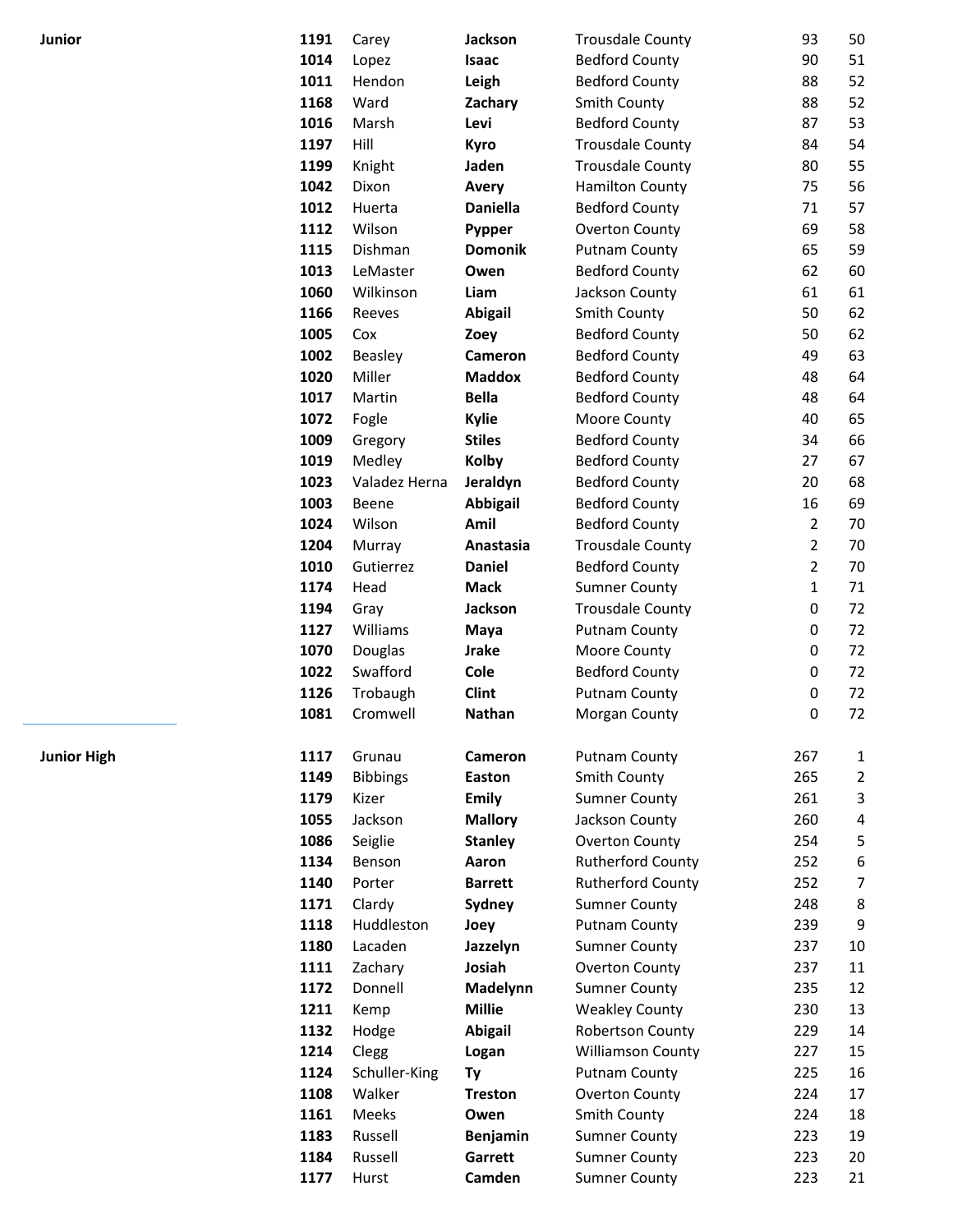| <b>Junior High</b> | 1146 | Barnhouse       | <b>Steven</b>  | <b>Scott County</b>      | 222 | 22 |
|--------------------|------|-----------------|----------------|--------------------------|-----|----|
|                    | 1088 | Bull            | Sasha          | Overton County           | 221 | 23 |
|                    | 1095 | Fortunato       | Josiah         | Overton County           | 218 | 24 |
|                    | 1045 | Lawrence        | <b>Kevin</b>   | <b>Hamilton County</b>   | 216 | 25 |
|                    | 1213 | Clegg           | <b>David</b>   | <b>Williamson County</b> | 216 | 25 |
|                    | 1209 | Thorne          | Holden         | <b>Trousdale County</b>  | 215 | 26 |
|                    | 1094 | Dogan           | <b>Brodi</b>   | Overton County           | 214 | 27 |
|                    | 1096 | Hall            | Carter         | Overton County           | 213 | 28 |
|                    | 1114 | Clark           | <b>Steven</b>  | <b>Putnam County</b>     | 212 | 29 |
|                    | 1044 | Kindred         | Leyna          | <b>Hamilton County</b>   | 211 | 30 |
|                    | 1163 | Purtee          | <b>Robert</b>  | Smith County             | 211 | 30 |
|                    | 1158 | Harville        | <b>Turner</b>  | Smith County             | 210 | 31 |
|                    | 1051 | Bordewyk        | <b>Madison</b> | Jackson County           | 209 | 32 |
|                    | 1133 | Rohrs           | Leyana         | <b>Robertson County</b>  | 208 | 33 |
|                    | 1091 | Colson          | Alia           | Overton County           | 207 | 34 |
|                    | 1175 | Head            | Jake           | <b>Sumner County</b>     | 206 | 35 |
|                    | 1032 | Cullip          | <b>Samuel</b>  | Hamblen County           | 206 | 35 |
|                    | 1206 | Sprague         | <b>Ethan</b>   | <b>Trousdale County</b>  | 203 | 36 |
|                    | 1113 | Bohannon        | Garrett        | <b>Putnam County</b>     | 202 | 37 |
|                    | 1057 | Phillips        | <b>Sage</b>    | Jackson County           | 202 | 37 |
|                    | 1202 | Mirsadshanow    | Jacob          | <b>Trousdale County</b>  | 201 | 38 |
|                    | 1159 | Hensley         | <b>Caleb</b>   | Smith County             | 199 | 39 |
|                    | 1097 | Looper          | Carson         | Overton County           | 197 | 40 |
|                    | 1173 | Hale            | Lennon         | <b>Sumner County</b>     | 194 | 41 |
|                    | 1170 | <b>Barnett</b>  | <b>Chet</b>    | <b>Sumner County</b>     | 194 | 41 |
|                    | 1185 | Russell         | Laila          | <b>Sumner County</b>     | 193 | 42 |
|                    | 1099 | <b>Mullins</b>  | Korbin         | Overton County           | 189 | 43 |
|                    | 1230 | Sowders         | <b>Jeffery</b> | <b>Wilson County</b>     | 186 | 44 |
|                    | 1130 | Vickers         | <b>Fiona</b>   | Rhea County              | 185 | 45 |
|                    | 1037 | Barrington      | <b>Nora</b>    | <b>Hamilton County</b>   | 185 | 45 |
|                    | 1029 | Stinnett        | Asa            | Franklin County          | 183 | 46 |
|                    | 1141 | Roundy          | Kaitlyn        | <b>Rutherford County</b> | 182 | 47 |
|                    | 1145 | Barnhouse       | <b>David</b>   | <b>Scott County</b>      | 182 | 47 |
|                    | 1065 | <b>Trapp</b>    | Heather        | <b>Montgomery County</b> | 180 | 48 |
|                    | 1121 | Nelson          | Jake           | <b>Putnam County</b>     | 180 | 48 |
|                    | 1100 | Opoka           | <b>Maysa</b>   | <b>Overton County</b>    | 178 | 49 |
|                    | 1035 | Moser           | Isabella       | Hamblen County           | 177 | 50 |
|                    | 1219 | Haifley         | Aidan          | <b>Williamson County</b> | 177 | 50 |
|                    | 1102 | Ramsey          | <b>Tyler</b>   | Overton County           | 177 | 50 |
|                    | 1120 | Nash            | <b>Allie</b>   | <b>Putnam County</b>     | 176 | 51 |
|                    | 1229 | O'Niel          | Wyatt          | <b>Wilson County</b>     | 174 | 52 |
|                    | 1046 | Medina          | Roman          | <b>Hamilton County</b>   | 173 | 53 |
|                    | 1188 | Barton          | Laney          | <b>Trousdale County</b>  | 173 | 53 |
|                    | 1043 | Johnson         | Carter         | <b>Hamilton County</b>   | 169 | 54 |
|                    | 1028 | Matlock         | Gunner         | Franklin County          | 168 | 55 |
|                    | 1054 | Howell          | Lilliana       | Jackson County           | 168 | 55 |
|                    | 1226 | Christman       | Greta          | <b>Wilson County</b>     | 165 | 56 |
|                    | 1090 | Calder          | <b>Riley</b>   | Overton County           | 165 | 56 |
|                    | 1186 | Slayton         | Sawyer         | <b>Sumner County</b>     | 164 | 57 |
|                    | 1220 | Prakash         | Raghav         | <b>Williamson County</b> | 163 | 58 |
|                    | 1103 | Rohyans         | Caleb          | Overton County           | 162 | 59 |
|                    | 1041 | Cook            | Sophie         | <b>Hamilton County</b>   | 162 | 59 |
|                    | 1155 | Gray            | Cain           | Smith County             | 159 | 60 |
|                    | 1082 | Miller          | Lane           | Morgan County            | 159 | 60 |
|                    | 1148 | <b>Bibbings</b> | Emmy           | Smith County             | 155 | 61 |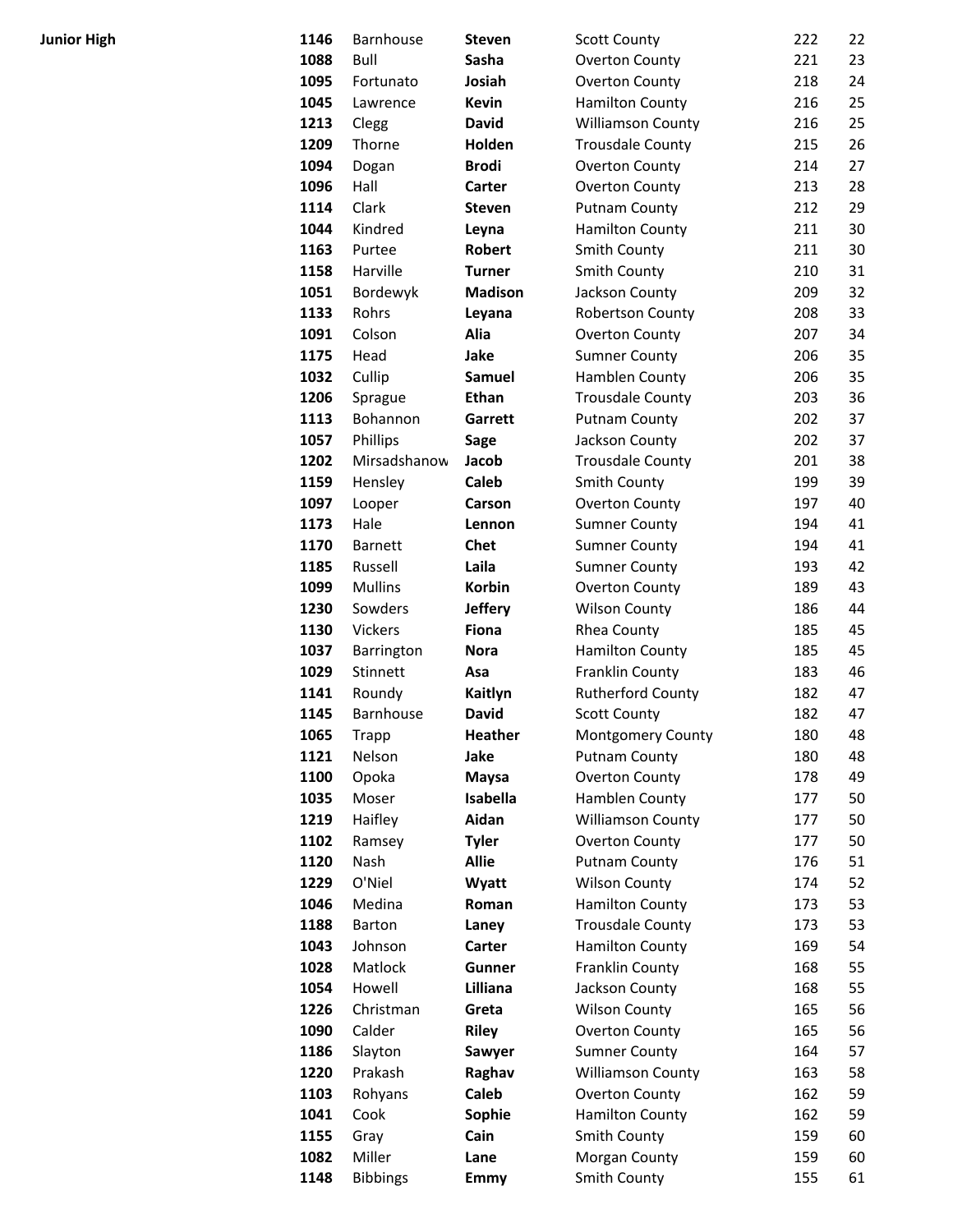| <b>Junior High</b> | 1227         | Gross             | Andrew              | <b>Wilson County</b>                             | 155            | 61             |
|--------------------|--------------|-------------------|---------------------|--------------------------------------------------|----------------|----------------|
|                    | 1087         | <b>Barlow</b>     | John                | <b>Overton County</b>                            | 151            | 62             |
|                    | 1101         | Ramsey            | <b>Nolan</b>        | <b>Overton County</b>                            | 150            | 63             |
|                    | 1165         | Rader             | Grace               | Smith County                                     | 149            | 64             |
|                    | 1093         | Dogan             | Maci                | Overton County                                   | 149            | 64             |
|                    | 1077         | Scherff           | Jillian             | Moore County                                     | 149            | 64             |
|                    | 1110         | Zachary           | Johanna             | <b>Overton County</b>                            | 148            | 65             |
|                    | 1196         | Harris            | Helena              | <b>Trousdale County</b>                          | 141            | 66             |
|                    | 1047         | Owens             | <b>Emmett</b>       | <b>Hamilton County</b>                           | 140            | 67             |
|                    | 1187         | Barton            | <b>Audrey</b>       | <b>Trousdale County</b>                          | 137            | 68             |
|                    | 1083         | Sass              | Olivia              | Morgan County                                    | 122            | 69             |
|                    | 1027         | Jones             | Nathan              | Franklin County                                  | 111            | 70             |
|                    | 1052         | Fox               | <b>David</b>        | Jackson County                                   | 110            | 71             |
|                    | 1079         | Vaughan           | Ryan                | Moore County                                     | 104            | 72             |
|                    | 1040         | Cook              | William             | <b>Hamilton County</b>                           | 101            | 73             |
|                    | 1074         | Holder            | <b>Kaylee</b>       | Moore County                                     | 95             | 74             |
|                    | 1080         | Vaughn            | Isabell             | Moore County                                     | 77             | 75             |
|                    | 1053         | Holliday          | Sam                 | Jackson County                                   | $\mathbf 0$    | 76             |
|                    | 1221         | Robinson          | Weston              | <b>Williamson County</b>                         | 0              | 76             |
|                    | 1198<br>1228 | Hughes<br>Hancock | <b>Haley</b>        | <b>Trousdale County</b>                          | 0              | 76             |
|                    | 1084         | Webb              | Elijah              | <b>Wilson County</b>                             | 0              | 76             |
|                    | 1222         | Robinson          | Levi<br>Raegan      | Morgan County<br><b>Williamson County</b>        | $\pmb{0}$<br>0 | 76<br>76       |
|                    | 1030         | Frederick         | Zade                | <b>Grundy County</b>                             | 0              | 76             |
|                    | 1128         | Williams          | Joshephine          | <b>Putnam County</b>                             | $\pmb{0}$      | 76             |
|                    | 1142         | Smith             | Connor              | <b>Rutherford County</b>                         | 0              | 76             |
|                    | 1193         | Evitts            | <b>Robert "Ower</b> | <b>Trousdale County</b>                          | $\pmb{0}$      | 76             |
|                    | 1217         | Finkelstein       | Alison              | <b>Williamson County</b>                         | 0              | 76             |
|                    | 1123         | Resendiz          | Landon              | <b>Putnam County</b>                             | 0              | 76             |
|                    |              |                   |                     |                                                  |                |                |
| Senior             | 1085         | Pendergrass       | <b>Tucker</b>       | <b>Overton County</b>                            | 278            | 1              |
|                    | 1144         | Vaughn            | <b>Dylem</b>        | <b>Rutherford County</b>                         | 263            | $\overline{2}$ |
|                    | 1138         | Corbin            | <b>Taylor</b>       | <b>Rutherford County</b>                         | 261            | 3              |
|                    | 1106         | <b>SPECK</b>      | <b>MARISSA</b>      | <b>Overton County</b>                            | 260            | 4              |
|                    | 1162         | Meeks             | Carson              | Smith County                                     | 259            | 5              |
|                    | 1059         | Vinson            | <b>Riley</b>        | Jackson County                                   | 253            | 6              |
|                    | 1104         | Savage            | Carter              | Overton County                                   | 251            | $\overline{7}$ |
|                    | 1116         | Gaetjens          | <b>Britta</b>       | <b>Putnam County</b>                             | 246            | 8              |
|                    | 1164         | Purtee            | Abby                | Smith County                                     | 243            | 9              |
|                    | 1135         | Benson            | Samantha            | <b>Rutherford County</b>                         | 240            | $10\,$         |
|                    | 1098         | Maxwell           | Lee Anna            | <b>Overton County</b>                            | 234            | $11\,$         |
|                    | 1160         | Malone            | Abby                | Smith County                                     | 233            | 12             |
|                    | 1178<br>1143 | Hurst<br>Vaughn   | Corban<br>Caleb     | <b>Sumner County</b><br><b>Rutherford County</b> | 227<br>226     | 13<br>14       |
|                    | 1125         | Thrasher          | <b>Ashley</b>       | <b>Putnam County</b>                             | 226            | 15             |
|                    | 1210         | Thorne            | <b>Bergen</b>       | <b>Trousdale County</b>                          | 220            | 16             |
|                    | 1203         | Mirsadshanow      | Caleb               | <b>Trousdale County</b>                          | 220            | 17             |
|                    | 1026         | Ketchum           | <b>Mackenzie</b>    | Campbell County                                  | 218            | 18             |
|                    | 1182         | Rippy             | <b>Maddie</b>       | <b>Sumner County</b>                             | 217            | 19             |
|                    | 1122         | Peterson          | Savannah            | <b>Putnam County</b>                             | 217            | 20             |
|                    | 1075         | Pressley          | Emma                | Moore County                                     | 215            | 21             |
|                    | 1224         | Wright            | Chloe               | <b>Williamson County</b>                         | 213            | 22             |
|                    | 1176         | Head              | <b>Callie</b>       | <b>Sumner County</b>                             | 211            | 23             |
|                    | 1056         | Nelson            | Caleb               | Jackson County                                   | 211            | 23             |
|                    | 1049         | Ayers             | <b>Ethan</b>        | Jackson County                                   | 210            | 24             |
|                    |              |                   |                     |                                                  |                |                |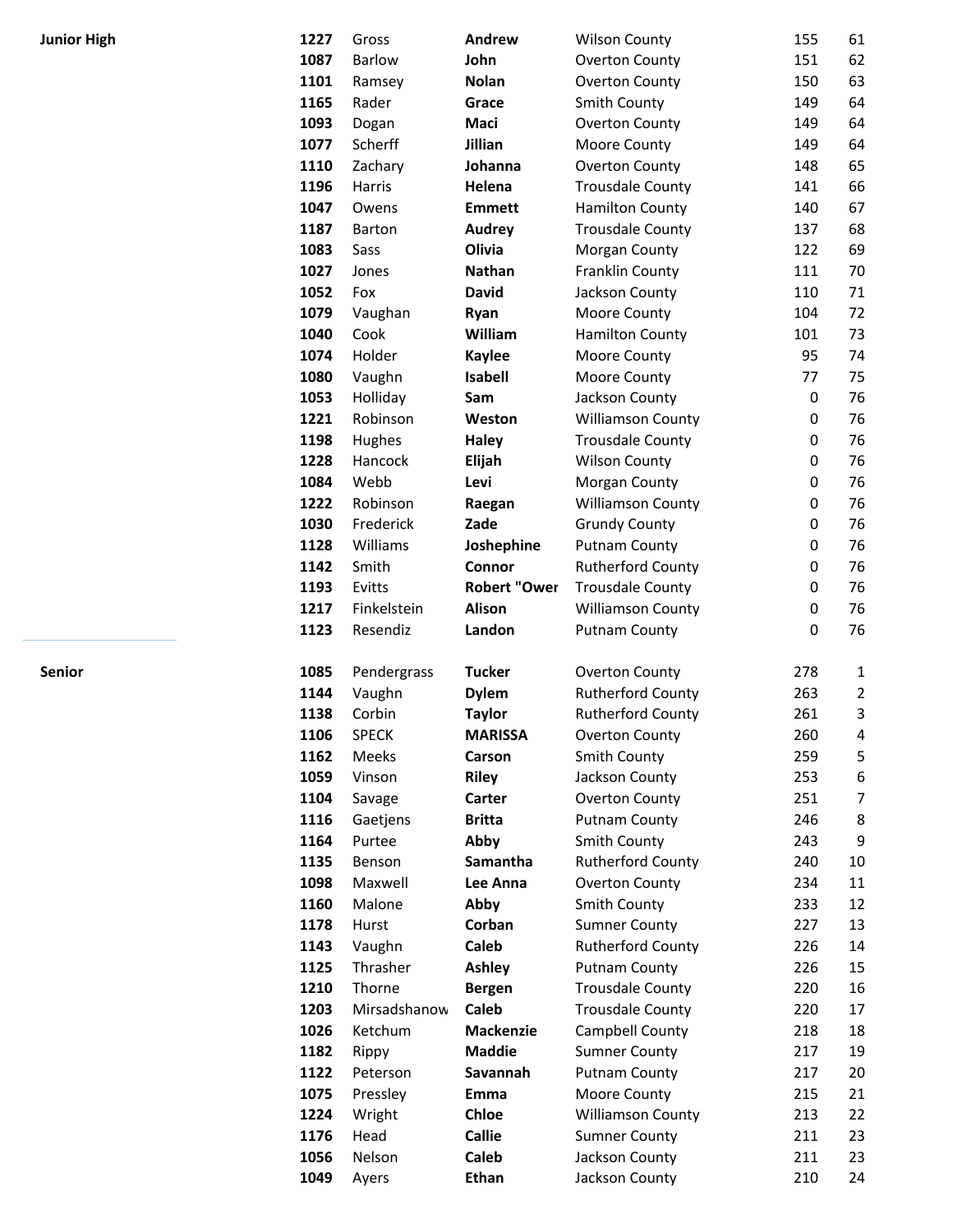| Senior | 1137 | Cooper        | <b>Emilee</b>    | <b>Rutherford County</b> | 208 | 25 |
|--------|------|---------------|------------------|--------------------------|-----|----|
|        | 1063 | Barclay       | <b>Kylee</b>     | <b>McNairy County</b>    | 208 | 26 |
|        | 1058 | Stepp         | <b>Tylus</b>     | Jackson County           | 192 | 27 |
|        | 1073 | Fogle         | Camryn           | Moore County             | 189 | 28 |
|        | 1031 | <b>Burgin</b> | Erica            | <b>Grundy County</b>     | 188 | 29 |
|        | 1038 | <b>Burns</b>  | <b>Caroline</b>  | <b>Hamilton County</b>   | 186 | 30 |
|        | 1156 | Gregory       | Lauren           | Smith County             | 184 | 31 |
|        | 1068 | Van Orden     | <b>Thomas</b>    | <b>Montgomery County</b> | 182 | 32 |
|        | 1067 | Van Orden     | Sarah            | <b>Montgomery County</b> | 181 | 33 |
|        | 1066 | Trapp         | <b>Anneliese</b> | <b>Montgomery County</b> | 170 | 34 |
|        | 1154 | Davis         | Kynlee           | Smith County             | 165 | 35 |
|        | 1181 | Rippy         | Abby             | <b>Sumner County</b>     | 162 | 36 |
|        | 1139 | Humphrey      | <b>Kiersten</b>  | <b>Rutherford County</b> | 162 | 37 |
|        | 1064 | Johnson       | Liviyah          | <b>Montgomery County</b> | 161 | 38 |
|        | 1223 | Vaughn        | Abigail          | <b>Williamson County</b> | 152 | 39 |
|        | 1152 | Claywell      | Gary             | Smith County             | 0   | 40 |
|        |      |               |                  |                          |     |    |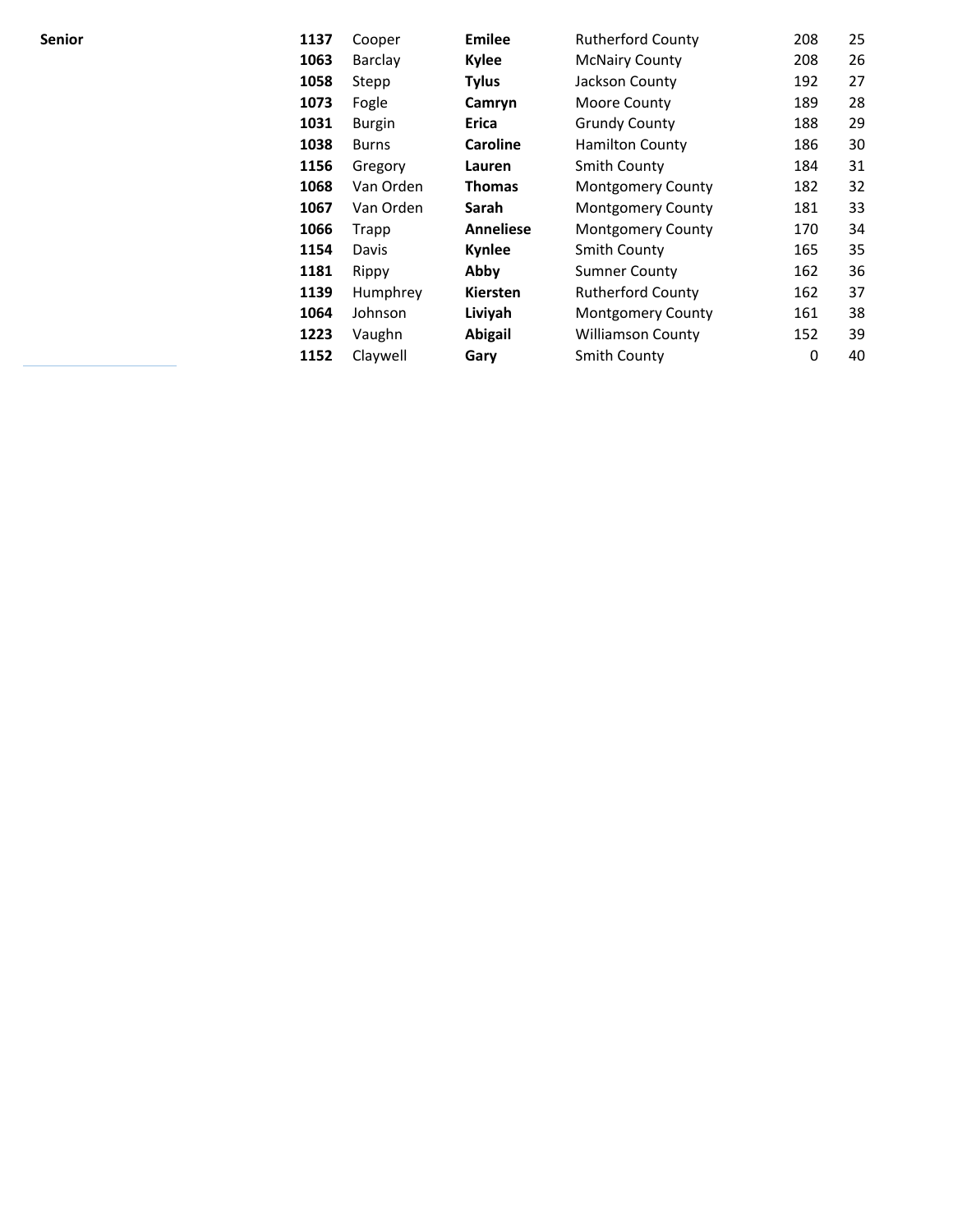| Complete Skill | (A  )                 |              |                  |                     |                                           |                               |                |
|----------------|-----------------------|--------------|------------------|---------------------|-------------------------------------------|-------------------------------|----------------|
| Division       | (AII)                 |              |                  |                     |                                           |                               |                |
|                | Skill-a-thon          |              |                  |                     |                                           |                               |                |
| <b>Class</b>   | <b>Shooter Number</b> |              | <b>Last Name</b> | <b>First Name</b>   | <b>Unit</b>                               | <b>Skill Score Skill Rank</b> |                |
| Junior         |                       | 1014         | Lopez            | Isaac               | <b>Bedford County</b>                     | 66                            | 1              |
|                |                       | 2032         | Haag             | <b>Tallen</b>       | <b>Robertson County</b>                   | 64                            | 2              |
|                |                       | 5056         | Garner           | Reagan              | <b>Robertson County</b>                   | 64                            | 2              |
|                |                       | 1218         | Gray             | Leighton            | <b>Williamson County</b>                  | 62                            | 3              |
|                |                       | 5002         | Goins            | <b>Hunter</b>       | Campbell County                           | 60                            | 4              |
|                |                       | 1039         | Clarkson         | Jonah               | <b>Hamilton County</b>                    | 60                            | 4              |
|                |                       | 1216         | Finkelstein      | <b>Abigail</b>      | <b>Williamson County</b>                  | 58                            | 5              |
|                |                       | 1200         | Lehr             | Landon              | <b>Trousdale County</b>                   | 58                            | 5              |
|                |                       | 5049         | Malloy           | Jacob               | Rhea County                               | 56                            | 6              |
|                |                       | 1191         | Carey            | Jackson             | <b>Trousdale County</b>                   | 54                            | $\overline{7}$ |
|                |                       | 1205         | Porter           | <b>Cliffton</b>     | <b>Trousdale County</b>                   | 54                            | $\overline{7}$ |
|                |                       | 2036         | Jay              | Aiden               | <b>Weakley County</b>                     | 54                            | $\overline{7}$ |
|                |                       | 2010         | Davidson         | Uriah               | Lincoln County                            | 54                            | 7              |
|                |                       | 5062         | West             | <b>Blaine</b>       | <b>Robertson County</b>                   | 54                            | $\overline{7}$ |
|                |                       | 1076         | Scherff          | Austin              | Moore County                              | 54                            | $\overline{7}$ |
|                |                       | 1036         | <b>Blevins</b>   | <b>Riley</b>        | Hamblen County                            | 52                            | 8              |
|                |                       | 5007         | Ashley           | <b>Talon</b>        | Franklin County                           | 52                            | 8              |
|                |                       | 1112         | Wilson           | Pypper              | Overton County                            | 52                            | 8              |
|                |                       | 4013         | Cashion          | Aubrey              | Moore County                              | 52                            | 8              |
|                |                       | 1199         | Knight           | Jaden               | <b>Trousdale County</b>                   | 50                            | 9              |
|                |                       | 5068         | Cline            | Audrey              | <b>Wilson County</b>                      | 50                            | 9              |
|                |                       | 1089         | Burr             | <b>Braxton</b>      | Overton County                            | 50                            | 9              |
|                |                       | 1167         | Trusty           | Loften              | <b>Smith County</b>                       | 50                            | 9              |
|                |                       | 1157         | Harville         | Tana                | Smith County                              | 48                            | 10             |
|                |                       | 1119         | Nash             | Lily                | <b>Putnam County</b>                      | 48                            | 10             |
|                |                       | 1153<br>1069 | Cowell           | Jessa               | Smith County                              | 48<br>46                      | 10<br>11       |
|                |                       |              | Carney           | Finn<br><b>Noen</b> | Moore County                              | 46                            | 11             |
|                |                       | 1061<br>1190 | Kutrich<br>Byrd  | Connor              | Jackson County<br><b>Trousdale County</b> | 44                            | 12             |
|                |                       | 1105         | Smith            | Finn                | <b>Overton County</b>                     | 44                            | 12             |
|                |                       | 1195         | Guffey           | Kendal              | <b>Trousdale County</b>                   | 44                            | 12             |
|                |                       | 2014         | Ogle             | <b>Allie</b>        | Lincoln County                            | 44                            | 12             |
|                |                       | 1092         | Cummings         | Jaxon               | Overton County                            | 44                            | 12             |
|                |                       | 1166         | Reeves           | Abigail             | Smith County                              | 42                            | 13             |
|                |                       | 1150         | <b>Brown</b>     | Haven               | <b>Smith County</b>                       | 42                            | 13             |
|                |                       | 1071         | Estfon           | Cannon              | Moore County                              | 42                            | 13             |
|                |                       | 2008         | Buchanan         | Carlynda            | Lincoln County                            | 42                            | 13             |
|                |                       | 1004         | Clem             | Judah               | <b>Bedford County</b>                     | 42                            | 13             |
|                |                       | 1013         | LeMaster         | Owen                | <b>Bedford County</b>                     | 42                            | 13             |
|                |                       | 2004         | Taylor           | Abigail             | Campbell County                           | 42                            | 13             |
|                |                       | 1060         | Wilkinson        | Liam                | Jackson County                            | 42                            | 13             |
|                |                       | 5064         | <b>Brawner</b>   | Lily                | Smith County                              | 42                            | 13             |
|                |                       | 2021         | Traylor          | Makai               | Lincoln County                            | 42                            | 13             |
|                |                       | 1129         | Rentzsch         | Finn                | Rhea County                               | 42                            | 13             |
|                |                       | 1109         | Zachary          | Joella              | Overton County                            | 40                            | 14             |
|                |                       | 1215         | Falletti         | Clara               | <b>Williamson County</b>                  | 40                            | 14             |
|                |                       | 1016         | Marsh            | Levi                | <b>Bedford County</b>                     | 40                            | 14             |
|                |                       | 5033         | Long             | Ryder               | <b>Marion County</b>                      | 40                            | 14             |
|                |                       | 1062         | Adkins           | Caleb               | <b>Marion County</b>                      | 40                            | 14             |
|                |                       | 1151         | Claywell         | Presley             | Smith County                              | 40                            | 14             |
|                |                       | 5009         | Brown            | Hembree             | <b>Grundy County</b>                      | 40                            | 14             |
|                |                       | 1002         | Beasley          | Cameron             | <b>Bedford County</b>                     | 40                            | 14             |
|                |                       | 1212         | Clegg            | Hudson              | Williamson County                         | 40                            | 14             |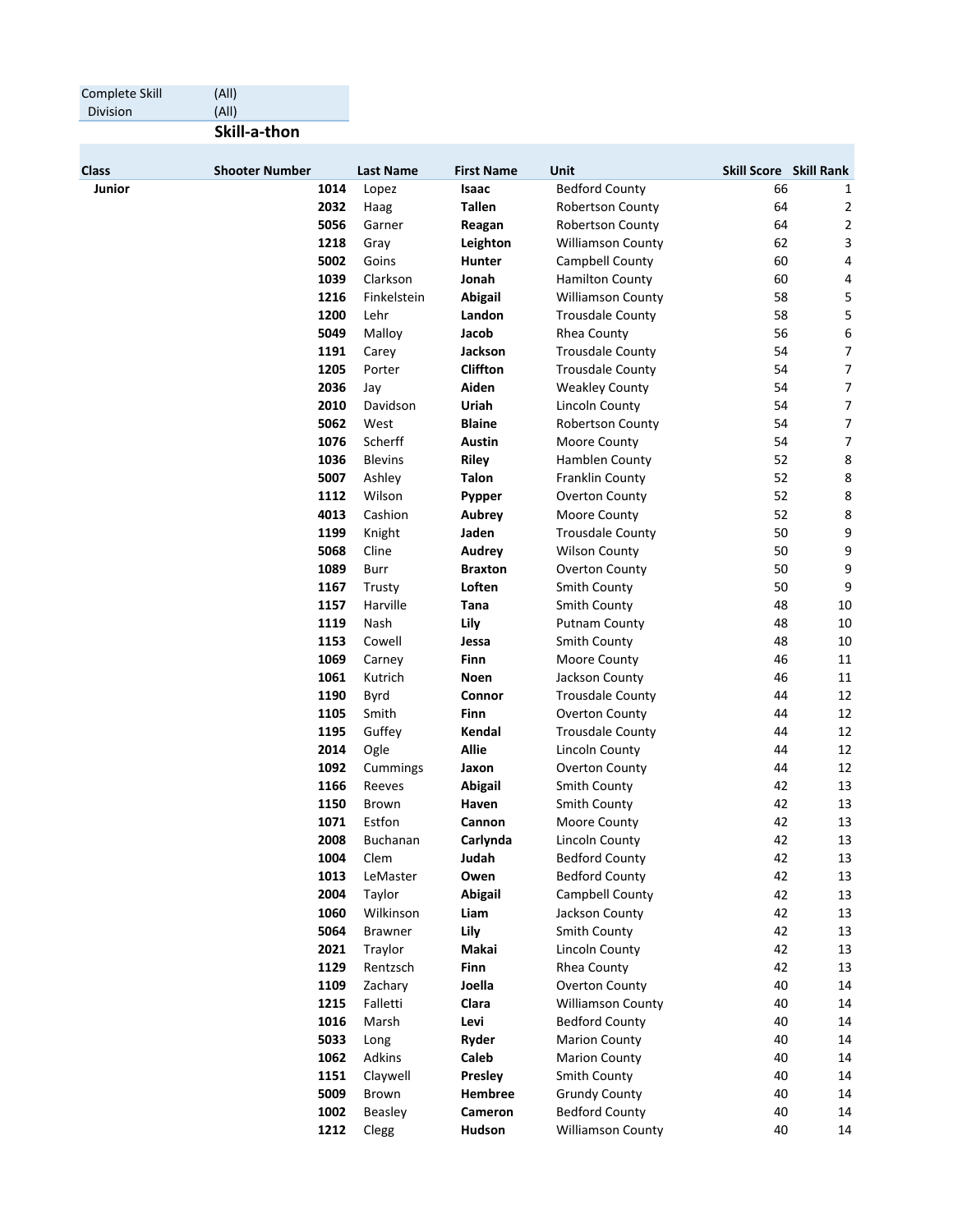| Junior | 5050 | Pittman         | Levi             | <b>Rhea County</b>       | 40     | 14 |
|--------|------|-----------------|------------------|--------------------------|--------|----|
|        | 5026 | <b>Bradford</b> | Layton           | <b>Marion County</b>     | 40     | 14 |
|        | 1007 | <b>Farless</b>  | <b>Cameron</b>   | <b>Bedford County</b>    | 40     | 14 |
|        | 1072 | Fogle           | Kylie            | Moore County             | 38     | 15 |
|        | 1011 | Hendon          | Leigh            | <b>Bedford County</b>    | 38     | 15 |
|        | 1147 | Schmelter       | Eli              | <b>Scott County</b>      | 38     | 15 |
|        | 1115 | Dishman         | <b>Domonik</b>   | <b>Putnam County</b>     | 38     | 15 |
|        | 1107 | Story           | Ryder            | Overton County           | 38     | 15 |
|        | 1025 | Zuasnava        | Cristian         | <b>Bedford County</b>    | 38     | 15 |
|        | 1189 | Beard           | Brena            | <b>Trousdale County</b>  | 38     | 15 |
|        | 2001 | Horton          | <b>Charlotte</b> | Campbell County          | 38     | 15 |
|        | 5035 | Thacker         | Amy              | <b>Marion County</b>     | 36     | 16 |
|        | 1048 | Ayers           | Sarah            | Jackson County           | 36     | 16 |
|        | 1168 | Ward            | Zachary          | Smith County             | 36     | 16 |
|        | 5016 | Goodwin         | Taegan           | <b>Hamilton County</b>   | 36     | 16 |
|        | 5012 | Layne           | <b>Emmett</b>    | <b>Grundy County</b>     | 36     | 16 |
|        | 5027 | Campbel         | Elisha           | <b>Marion County</b>     | 36     | 16 |
|        | 1050 | Bordewyk        | Rylan            | Jackson County           | 34     | 17 |
|        | 5029 | Griffith        | Laney            | <b>Marion County</b>     | 34     | 17 |
|        | 2020 | Traylor         | Kalani           | <b>Lincoln County</b>    | 34     | 17 |
|        | 1207 | Strong          | Harmony          | <b>Trousdale County</b>  | 34     | 17 |
|        | 1021 | Simmons         | Clover           | <b>Bedford County</b>    | 34     | 17 |
|        | 1225 | Browning        | <b>Tatum</b>     | <b>Wilson County</b>     | 34     | 17 |
|        | 1042 | Dixon           | Avery            | <b>Hamilton County</b>   | 32     | 18 |
|        | 1131 | Head            | <b>Xander</b>    | <b>Robertson County</b>  | 32     | 18 |
|        | 5001 | Fellows         | <b>Thomas</b>    | Campbell County          | 32     | 18 |
|        | 1136 | <b>Bryson</b>   | Walker           | <b>Rutherford County</b> | 32     | 18 |
|        | 4014 | Marshall        | <b>Allie</b>     | Moore County             | 32     | 18 |
|        | 5031 | Kelly           | <b>McCree</b>    | <b>Marion County</b>     | 32     | 18 |
|        | 1208 | Thorne          | Walden           | <b>Trousdale County</b>  | 32     | 18 |
|        | 4005 | Turner          | <b>Bradyn</b>    | Hamblen County           | 32     | 18 |
|        | 5053 | Aldridge        | <b>Mallory</b>   | <b>Robertson County</b>  | 32     | 18 |
|        | 1033 | Hobbs           | Daniel           | Hamblen County           | 32     | 18 |
|        | 5034 | <b>Scales</b>   | Demond           | <b>Marion County</b>     | 30     | 19 |
|        | 5038 | Conlon          | <b>Tinslee</b>   | Morgan County            | 30     | 19 |
|        | 5011 | King            | <b>Braxton</b>   | <b>Grundy County</b>     | 28     | 20 |
|        | 1018 | McClendon       | Gage             | <b>Bedford County</b>    | 28     | 20 |
|        | 1169 | <b>Barnett</b>  | Amelia           | <b>Sumner County</b>     | 28     | 20 |
|        | 1006 | Eschbach        | Knox             | <b>Bedford County</b>    | 28     | 20 |
|        | 1008 | Francisco       | <b>Felipe</b>    | <b>Bedford County</b>    | 28     | 20 |
|        | 1017 | Martin          | Bella            | <b>Bedford County</b>    | 26     | 21 |
|        | 1201 | Mirsadshanow    | Ben              | <b>Trousdale County</b>  | 26     | 21 |
|        | 1009 | Gregory         | <b>Stiles</b>    | <b>Bedford County</b>    | 26     | 21 |
|        | 1192 | Chambers        | <b>Matthew</b>   | <b>Trousdale County</b>  | 26     | 21 |
|        | 1034 | Maness          | <b>Kendrick</b>  | Hamblen County           | 26     | 21 |
|        | 1003 | Beene           | Abbigail         | <b>Bedford County</b>    | 24     | 22 |
|        | 1197 | Hill            | Kyro             | <b>Trousdale County</b>  | 24     | 22 |
|        | 5032 | King            | <b>Brodie</b>    | <b>Marion County</b>     | 24     | 22 |
|        | 5018 | Cowan           | <b>Bartley</b>   | <b>Lincoln County</b>    | 24     | 22 |
|        | 1005 | Cox             | Zoey             | <b>Bedford County</b>    | 24     | 22 |
|        | 1022 | Swafford        | Cole             | <b>Bedford County</b>    | 24     | 22 |
|        | 1078 | Taylor          | Wyatt            | Moore County             | 22     | 23 |
|        | 1012 | Huerta          | Daniella         | <b>Bedford County</b>    | 22     | 23 |
|        | 1024 | Wilson          | Amil             | <b>Bedford County</b>    | 20     | 24 |
|        | 1010 | Gutierrez       | <b>Daniel</b>    | <b>Bedford County</b>    | 20     | 24 |
|        | 1204 | Murray          | Anastasia        | <b>Trousdale County</b>  | $20\,$ | 24 |
|        | 1023 | Valadez Herna   | Jeraldyn         | <b>Bedford County</b>    | 16     | 25 |
|        | 1001 | Ayala Garcia    | <b>Edgar</b>     | <b>Bedford County</b>    | 14     | 26 |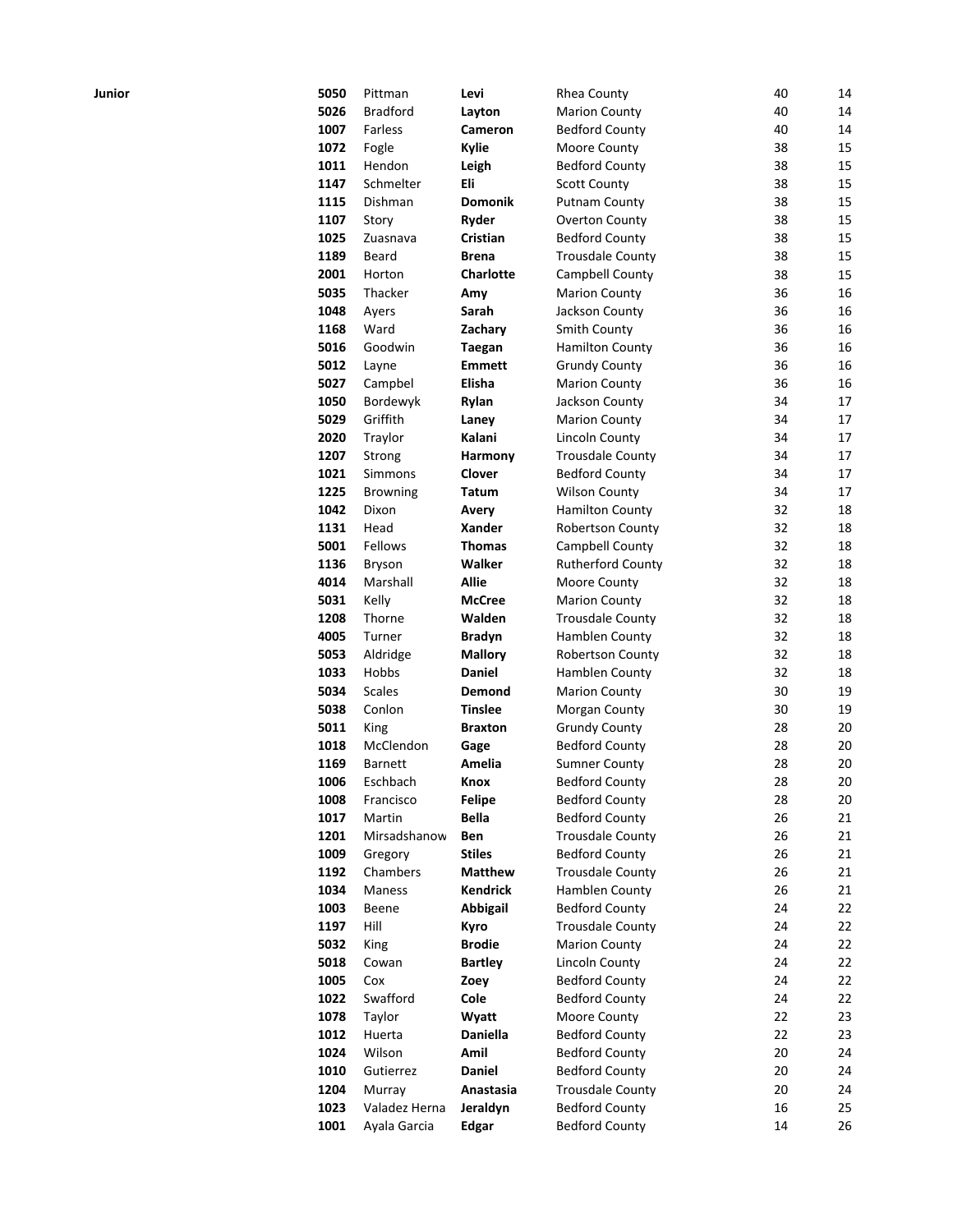| Junior             | 1174 | Head            | Mack           | <b>Sumner County</b>     | 14 | 26                      |
|--------------------|------|-----------------|----------------|--------------------------|----|-------------------------|
|                    | 5004 | <b>McCarty</b>  | <b>Braxton</b> | Campbell County          | 14 | 26                      |
|                    | 1019 | Medley          | Kolby          | <b>Bedford County</b>    | 12 | 27                      |
|                    | 4004 | Jorgensen       | Penny          | Hamblen County           | 10 | 28                      |
|                    | 1015 | Lovvorn         | Maci           | <b>Bedford County</b>    | 4  | 29                      |
|                    | 1020 | Miller          | <b>Maddox</b>  | <b>Bedford County</b>    | 4  | 29                      |
| <b>Junior High</b> | 1134 | Benson          | Aaron          | <b>Rutherford County</b> | 84 | 1                       |
|                    | 5057 | Garner          | Zella          | <b>Robertson County</b>  | 80 | $\overline{\mathbf{c}}$ |
|                    | 1209 | Thorne          | Holden         | <b>Trousdale County</b>  | 78 | 3                       |
|                    | 1130 | Vickers         | Fiona          | Rhea County              | 76 | 4                       |
|                    | 2029 | Seiglie         | <b>Stanley</b> | Overton County           | 72 | 5                       |
|                    | 5069 | Cline           | Lincoln        | <b>Wilson County</b>     | 72 | 5                       |
|                    | 1163 | Purtee          | Robert         | <b>Smith County</b>      | 70 | 6                       |
|                    | 4027 | Jarvis          | <b>Bennett</b> | <b>Trousdale County</b>  | 68 | 7                       |
|                    | 1103 | Rohyans         | Caleb          | Overton County           | 66 | 8                       |
|                    | 1108 | Walker          | <b>Treston</b> | <b>Overton County</b>    | 66 | 8                       |
|                    | 5041 | Smith           | Abel           | <b>Overton County</b>    | 66 | 8                       |
|                    | 2003 | Stoutenburg     | Semaiah        | Campbell County          | 66 | 8                       |
|                    | 5060 | Irwin           | Calleigh       | Robertson County         | 64 | 9                       |
|                    | 1220 | Prakash         | Raghav         | <b>Williamson County</b> | 64 | 9                       |
|                    | 5048 | Davidson        | Levi           | Rhea County              | 64 | 9                       |
|                    | 1177 | Hurst           | Camden         | <b>Sumner County</b>     | 62 | 10                      |
|                    | 5008 | Hite            | Jeannie        | Franklin County          | 62 | 10                      |
|                    | 5067 | Kemp            | <b>Millie</b>  | <b>Weakley County</b>    | 62 | 10                      |
|                    | 5042 | Grunau          | Cameron        | <b>Putnam County</b>     | 60 | 11                      |
|                    | 1111 | Zachary         | Josiah         | Overton County           | 60 | 11                      |
|                    | 1047 | Owens           | <b>Emmett</b>  | <b>Hamilton County</b>   | 60 | 11                      |
|                    | 5070 | Cordray         | Samuel         | <b>Wilson County</b>     | 60 | 11                      |
|                    | 5022 | Elliott         | Jackson        | <b>Lincoln County</b>    | 60 | 11                      |
|                    | 5074 | Kaiser          | Emily          | <b>Sumner County</b>     | 60 | 11                      |
|                    | 4009 | Spears          | Jessa          | Macon County             | 58 | 12                      |
|                    | 1037 | Barrington      | <b>Nora</b>    | <b>Hamilton County</b>   | 58 | 12                      |
|                    | 2033 | Clardy          | Sydney         | <b>Sumner County</b>     | 58 | 12                      |
|                    | 1188 | <b>Barton</b>   | Laney          | <b>Trousdale County</b>  | 58 | 12                      |
|                    | 5003 | Justice         | Cheyenne       | Campbell County          | 58 | 12                      |
|                    | 5040 | Smith           | Coy            | Overton County           | 58 | 12                      |
|                    | 1219 | Haifley         | Aidan          | <b>Williamson County</b> | 58 | 12                      |
|                    | 2019 | Thompson        | <b>Braden</b>  | Lincoln County           | 56 | 13                      |
|                    | 2031 | Clark           | <b>Steven</b>  | <b>Putnam County</b>     | 56 | 13                      |
|                    | 2005 | Taylor          | Jacob          | Campbell County          | 56 | 13                      |
|                    | 4029 | McFadden        | Jordan         | <b>Sumner County</b>     | 56 | 13                      |
|                    | 2030 | Bohannon        | Garrett        | <b>Putnam County</b>     | 56 | 13                      |
|                    | 1046 | Medina          | Roman          | <b>Hamilton County</b>   | 56 | 13                      |
|                    | 1044 | Kindred         | Leyna          | <b>Hamilton County</b>   | 56 | 13                      |
|                    | 1043 | Johnson         | Carter         | Hamilton County          | 54 | 14                      |
|                    | 1041 | Cook            | Sophie         | <b>Hamilton County</b>   | 54 | 14                      |
|                    | 5047 | Baker           | Aaden          | Rhea County              | 54 | 14                      |
|                    | 1045 | Lawrence        | Kevin          | Hamilton County          | 54 | 14                      |
|                    | 1090 | Calder          | <b>Riley</b>   | Overton County           | 54 | 14                      |
|                    | 5021 | Elliott         | Katie          | Lincoln County           | 54 | 14                      |
|                    | 4007 | Saunders        | Eb             | <b>Hamilton County</b>   | 54 | 14                      |
|                    | 1158 | Harville        | <b>Turner</b>  | Smith County             | 54 | 14                      |
|                    | 1054 | Howell          | Lilliana       | Jackson County           | 54 | 14                      |
|                    | 1155 | Gray            | Cain           |                          | 52 | 15                      |
|                    |      |                 |                | Smith County             |    |                         |
|                    | 5061 | Walker          | Ethan          | Robertson County         | 52 | 15                      |
|                    | 2017 | Peitz           | William        | Lincoln County           | 52 | 15                      |
|                    | 1088 | Bull            | Sasha          | <b>Overton County</b>    | 52 | 15                      |
|                    | 1149 | <b>Bibbings</b> | Easton         | Smith County             | 52 | 15                      |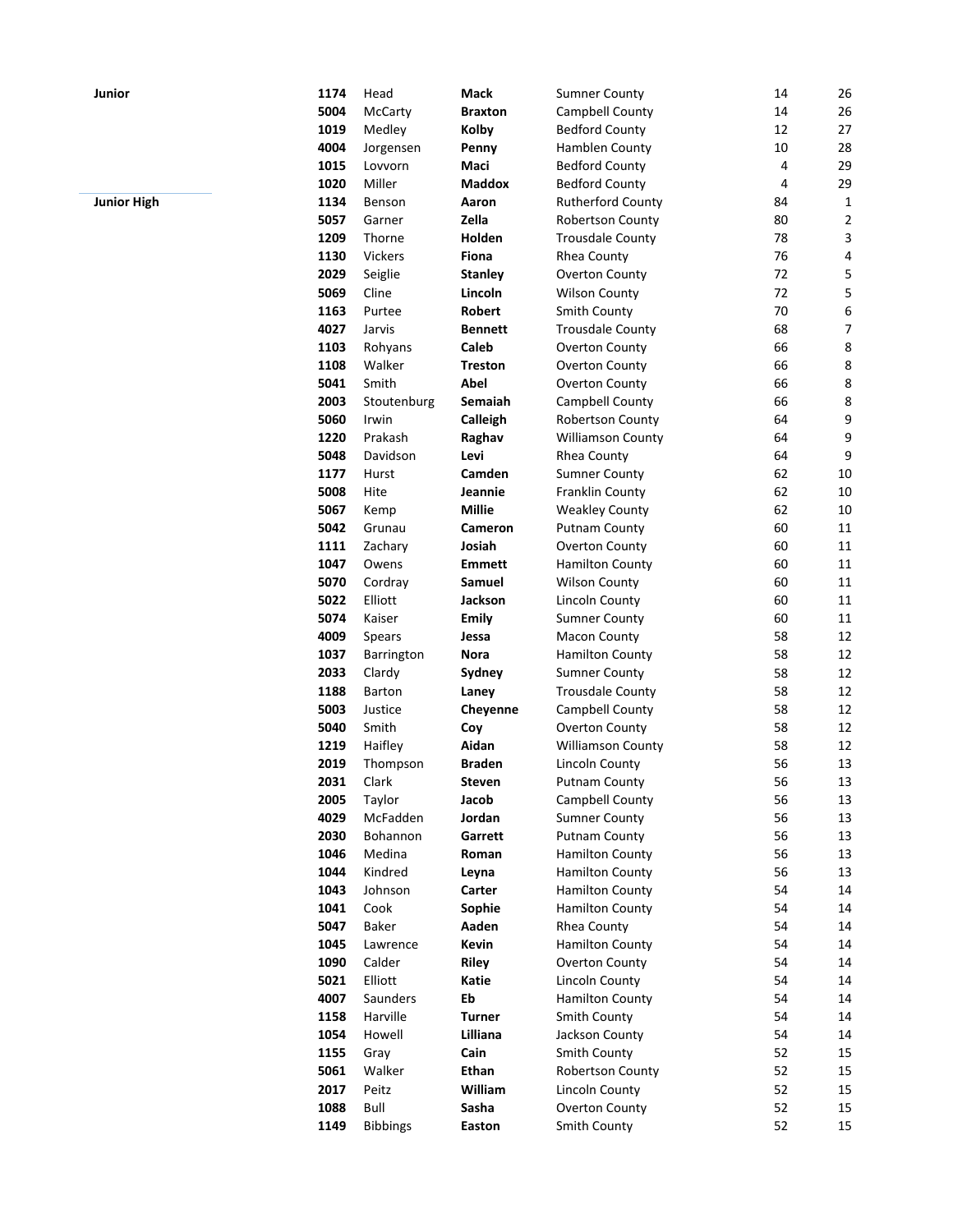| <b>Junior High</b> | 5005 | Sanchez          | Kevin          | Campbell County          | 52 | 15 |
|--------------------|------|------------------|----------------|--------------------------|----|----|
|                    | 1094 |                  | <b>Brodi</b>   | <b>Overton County</b>    | 50 | 16 |
|                    |      | Dogan            |                |                          |    |    |
|                    | 1118 | Huddleston       | Joey           | <b>Putnam County</b>     | 50 | 16 |
|                    | 1172 | Donnell          | Madelynn       | <b>Sumner County</b>     | 50 | 16 |
|                    | 2037 | Bayham           | Gabriel        | Williamson County        | 50 | 16 |
|                    | 1077 | Scherff          | Jillian        | Moore County             | 50 | 16 |
|                    | 1161 | Meeks            | Owen           | <b>Smith County</b>      | 50 | 16 |
|                    | 1057 | Phillips         | Sage           | Jackson County           | 50 | 16 |
|                    | 1206 | Sprague          | Ethan          | <b>Trousdale County</b>  | 48 | 17 |
|                    | 1173 | Hale             | Lennon         | <b>Sumner County</b>     | 48 | 17 |
|                    | 4024 | Henderson        | Eli            | Robertson County         | 48 | 17 |
|                    | 5058 | Henderson        | Easton         | Robertson County         | 48 | 17 |
|                    | 1186 | Slayton          | Sawyer         | <b>Sumner County</b>     | 48 | 17 |
|                    | 1091 | Colson           | Alia           | Overton County           | 48 | 17 |
|                    | 1145 | <b>Barnhouse</b> | David          | <b>Scott County</b>      | 48 | 17 |
|                    | 1140 | Porter           | <b>Barrett</b> | Rutherford County        | 48 | 17 |
|                    | 1170 | <b>Barnett</b>   | Chet           | <b>Sumner County</b>     | 46 | 18 |
|                    | 1120 | Nash             | <b>Allie</b>   | <b>Putnam County</b>     | 46 | 18 |
|                    | 1187 | Barton           | <b>Audrey</b>  | <b>Trousdale County</b>  | 46 | 18 |
|                    | 1082 | Miller           | Lane           | Morgan County            | 46 | 18 |
|                    | 5028 | Durham           | James          | <b>Marion County</b>     | 46 | 18 |
|                    | 5030 | Jordan           | Lucas          | <b>Marion County</b>     | 46 | 18 |
|                    | 5039 | Goss             | Jenna          | Morgan County            | 46 | 18 |
|                    | 1100 | Opoka            | Maysa          | Overton County           | 46 | 18 |
|                    | 1101 | Ramsey           | Nolan          | Overton County           | 46 | 18 |
|                    | 1213 | Clegg            | David          | Williamson County        | 46 | 18 |
|                    | 1184 | Russell          | Garrett        | <b>Sumner County</b>     | 44 | 19 |
|                    | 5025 | Anderson         | Caden          | <b>Marion County</b>     | 44 | 19 |
|                    | 5019 | Dye              | Addie          | Lincoln County           | 44 | 19 |
|                    | 1159 | Hensley          | Caleb          | Smith County             | 44 | 19 |
|                    | 1180 | Lacaden          | Jazzelyn       | <b>Sumner County</b>     | 44 | 19 |
|                    | 5024 | Spicher          | Tristian       | Lincoln County           | 44 | 19 |
|                    | 1052 | Fox              | David          | Jackson County           | 44 | 19 |
|                    | 1229 | O'Niel           | Wyatt          | <b>Wilson County</b>     | 44 | 19 |
|                    | 2009 | Buchanan         | Mikael         | Lincoln County           | 44 | 19 |
|                    | 1148 | <b>Bibbings</b>  | Emmy           | Smith County             | 44 | 19 |
|                    | 1065 | Trapp            | Heather        | Montgomery County        | 44 | 19 |
|                    | 1202 | Mirsadshanow     | Jacob          | <b>Trousdale County</b>  | 42 | 20 |
|                    | 1097 | Looper           | Carson         | Overton County           | 42 | 20 |
|                    | 2011 | Davidson         | Gracen         | Lincoln County           | 42 | 20 |
|                    | 1040 | Cook             | William        | <b>Hamilton County</b>   | 42 | 20 |
|                    | 1196 | Harris           | Helena         | <b>Trousdale County</b>  | 42 | 20 |
|                    | 1175 | Head             | Jake           | <b>Sumner County</b>     | 42 | 20 |
|                    | 1146 | Barnhouse        | <b>Steven</b>  | <b>Scott County</b>      | 42 | 20 |
|                    | 1095 | Fortunato        | Josiah         | Overton County           | 42 | 20 |
|                    | 5065 | Shahan           | Mackenzi       | <b>Trousdale County</b>  | 40 | 21 |
|                    | 1214 | Clegg            | Logan          | <b>Williamson County</b> | 40 | 21 |
|                    | 1165 | Rader            | Grace          | Smith County             | 40 | 21 |
|                    | 4002 | Cullip           | Samuel         | Hamblen County           | 40 | 21 |
|                    | 1035 | Moser            | Isabella       | Hamblen County           | 40 | 21 |
|                    | 1051 | Bordewyk         | Madison        | Jackson County           | 40 | 21 |
|                    | 4023 | Arms             | Mason          | Robertson County         | 40 | 21 |
|                    | 5043 | Trobaugh         | William        | <b>Putnam County</b>     | 40 | 21 |
|                    | 1102 | Ramsey           | <b>Tyler</b>   | Overton County           | 38 | 22 |
|                    | 4010 | Mayes            | <b>Brody</b>   | <b>Marion County</b>     | 38 | 22 |
|                    | 1055 | Jackson          | <b>Mallory</b> | Jackson County           | 38 | 22 |
|                    | 5054 | Arms             | Case           | Robertson County         | 38 | 22 |
|                    | 1074 | Holder           | Kaylee         | Moore County             | 38 | 22 |
|                    |      |                  |                |                          |    |    |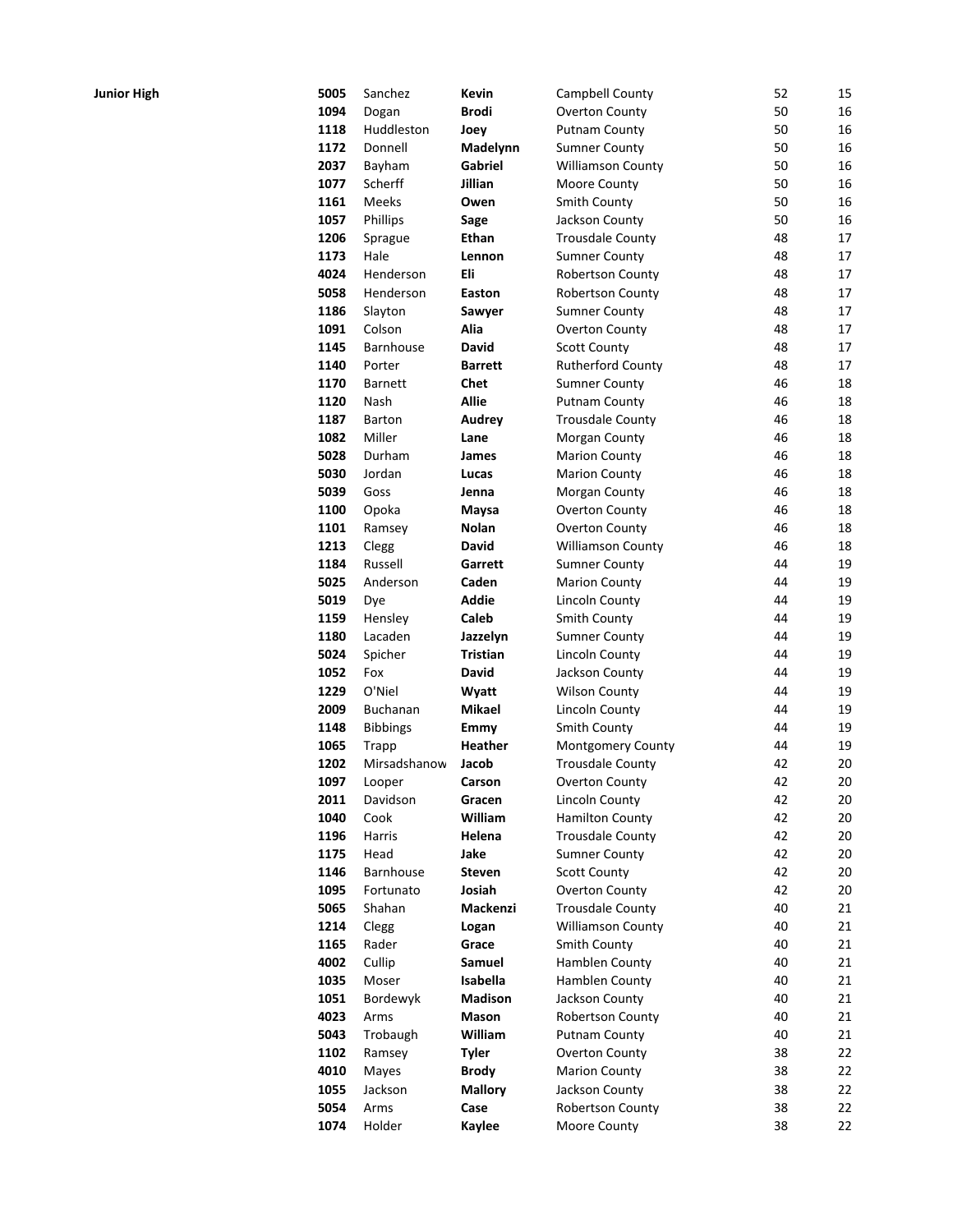| Junior High | 1110 | Zachary        | Johanna               | <b>Overton County</b>    | 38 | 22                      |
|-------------|------|----------------|-----------------------|--------------------------|----|-------------------------|
|             | 1133 | Rohrs          | Leyana                | <b>Robertson County</b>  | 38 | 22                      |
|             | 1230 | Sowders        | <b>Jeffery</b>        | <b>Wilson County</b>     | 38 | 22                      |
|             | 2015 | Owens          | <b>Abbie</b>          | Lincoln County           | 36 | 23                      |
|             | 1093 | Dogan          | Maci                  | <b>Overton County</b>    | 36 | 23                      |
|             | 1183 | Russell        | <b>Benjamin</b>       | <b>Sumner County</b>     | 36 | 23                      |
|             | 5055 | Ayres          | Grayson               | Robertson County         | 36 | 23                      |
|             | 1124 | Schuller-King  | Ty                    | <b>Putnam County</b>     | 36 | 23                      |
|             | 1132 | Hodge          | <b>Abigail</b>        | Robertson County         | 34 | 24                      |
|             | 5072 | Shaffer        | <b>Caitlin Haynes</b> | <b>Wilson County</b>     | 34 | 24                      |
|             | 5015 | Glenn          | <b>Kaibree</b>        | <b>Hamilton County</b>   | 34 | 24                      |
|             | 2002 | Sanchez        | Cassandra             | Campbell County          | 34 | 24                      |
|             | 5010 | Gipson         | Jaden                 | <b>Grundy County</b>     | 34 | 24                      |
|             | 1099 | <b>Mullins</b> | Korbin                | Overton County           | 32 | 25                      |
|             | 1083 | Sass           | Olivia                | Morgan County            | 32 | 25                      |
|             | 1096 | Hall           | Carter                | Overton County           | 30 | 26                      |
|             | 1226 | Christman      | Greta                 | <b>Wilson County</b>     | 28 | 27                      |
|             | 2016 | Owens          | Micah                 | Lincoln County           | 28 | 27                      |
|             | 5059 | Henderson      | Emma                  | Robertson County         | 26 | 28                      |
|             | 1087 | Barlow         | John                  | <b>Overton County</b>    | 24 | 29                      |
|             | 1079 | Vaughan        | Ryan                  | Moore County             | 24 | 29                      |
|             | 1080 | Vaughn         | <b>Isabell</b>        | Moore County             | 24 | 29                      |
|             | 1185 | Russell        | Laila                 | <b>Sumner County</b>     | 22 | 30                      |
|             | 1141 | Roundy         | Kaitlyn               | Rutherford County        | 22 | 30                      |
|             | 1227 | Gross          | Andrew                | <b>Wilson County</b>     | 18 | 31                      |
| Senior      | 4028 | Jay            | <b>Danelle</b>        | <b>Weakley County</b>    | 86 | $\mathbf{1}$            |
|             | 1139 | Humphrey       | Kiersten              | Rutherford County        | 82 | $\overline{\mathbf{c}}$ |
|             | 2023 | Buchanan       | Elizabeth (Gila       | Lincoln County           | 82 | $\overline{\mathbf{c}}$ |
|             | 4021 | McKinney       | Corey                 | Rhea County              | 82 | $\overline{\mathbf{c}}$ |
|             | 5046 | Smuin          | Nathan                | <b>Putnam County</b>     | 80 | 3                       |
|             | 1143 | Vaughn         | Caleb                 | <b>Rutherford County</b> | 80 | 3                       |
|             | 2025 | Owens          | Gracie                | Lincoln County           | 80 | 3                       |
|             | 4011 | Moore          | Grace                 | <b>Marion County</b>     | 78 | 4                       |
|             | 2028 | Emrich         | <b>Michelle</b>       | Morgan County            | 78 | 4                       |
|             | 4019 | Bentley        | <b>Tyler</b>          | Rhea County              | 76 | 5                       |
|             | 4017 | Pendergrass    | <b>Tucker</b>         | Overton County           | 74 | 6                       |
|             | 1144 | Vaughn         | <b>Dylem</b>          | <b>Rutherford County</b> | 74 | 6                       |
|             | 1135 | Benson         | Samantha              | <b>Rutherford County</b> | 70 | 7                       |
|             | 4006 | Houston        | Jaden                 | Hamblen County           | 70 | 7                       |
|             | 1104 | Savage         | Carter                | Overton County           | 68 | 8                       |
|             | 4016 | Bozeman        | Larry                 | Moore County             | 66 | 9                       |
|             | 4020 | Hamilton       | Caitlyn (KK)          | Rhea County              | 66 | 9                       |
|             | 5017 | Johnson        | Drew                  | Hamilton County          | 66 | 9                       |
|             | 4018 | Shepherd       | Jared                 | <b>Putnam County</b>     | 66 | 9                       |
|             | 3002 | Clegg          | Amos                  | <b>Williamson County</b> | 66 | 9                       |
|             | 1210 | Thorne         | <b>Bergen</b>         | <b>Trousdale County</b>  | 66 | 9                       |
|             | 4008 | Gilbert        | Daniel                | <b>Hamilton County</b>   | 64 | 10                      |
|             | 1038 | <b>Burns</b>   | <b>Caroline</b>       | <b>Hamilton County</b>   | 64 | 10                      |
|             | 1152 | Claywell       | Gary                  | Smith County             | 62 | 11                      |
|             | 5045 | Peterson       | Savannah              | <b>Putnam County</b>     | 62 | 11                      |
|             | 1106 | <b>SPECK</b>   | <b>MARISSA</b>        | Overton County           | 62 | 11                      |
|             | 1162 | Meeks          | Carson                | <b>Smith County</b>      | 62 | 11                      |
|             | 1138 | Corbin         | <b>Taylor</b>         | <b>Rutherford County</b> | 62 | 11                      |
|             | 2024 | Dye            | Sarah                 | Lincoln County           | 62 | 11                      |
|             | 1224 | Wright         | Chloe                 | <b>Williamson County</b> | 62 | 11                      |
|             | 1164 | Purtee         | Abby                  | Smith County             | 58 | 12                      |
|             | 1160 | Malone         | Abby                  | Smith County             | 58 | 12                      |
|             | 3003 | Espinales      | <b>Miguel</b>         | <b>Sumner County</b>     | 58 | 12                      |
|             |      |                |                       |                          |    |                         |